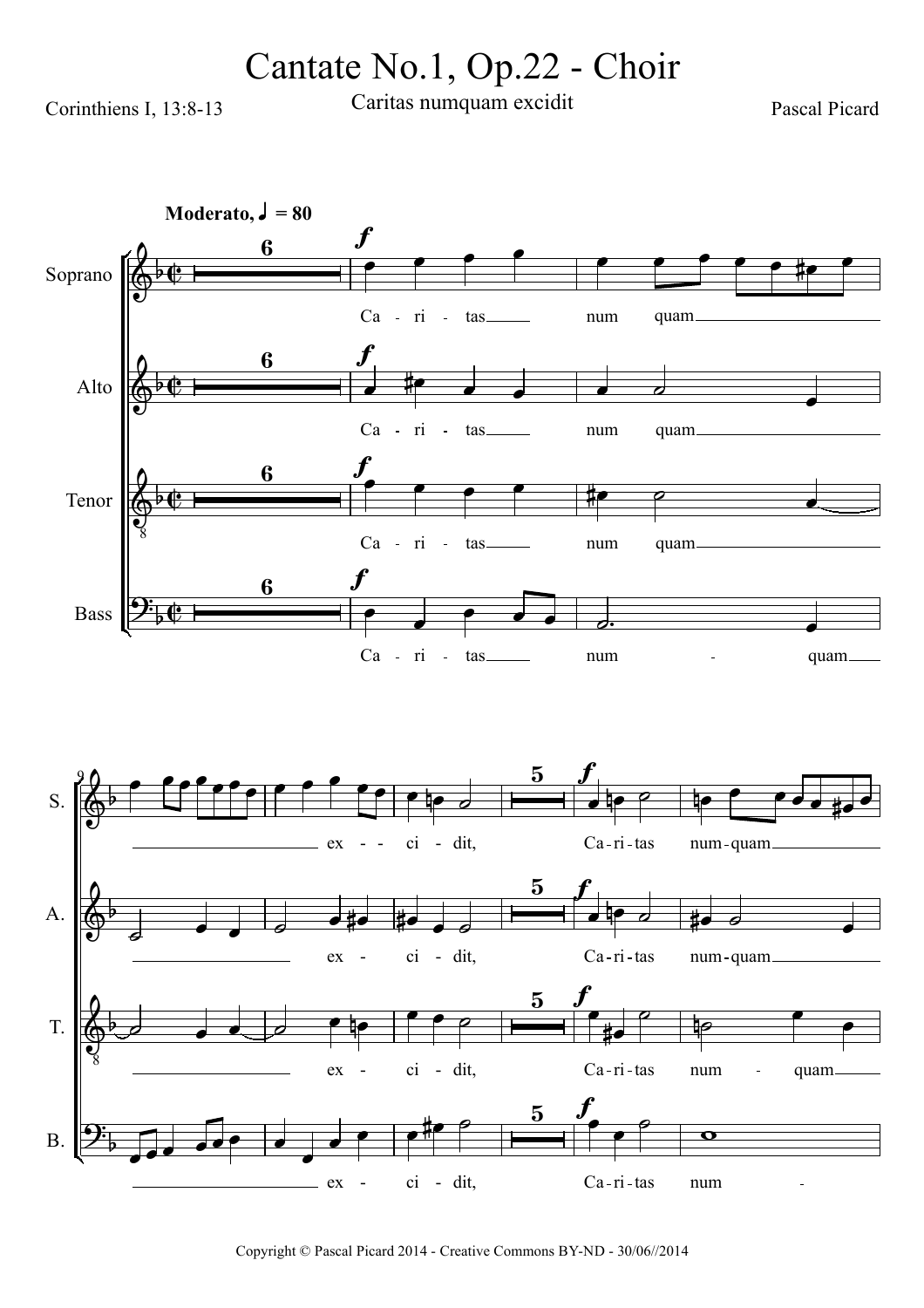

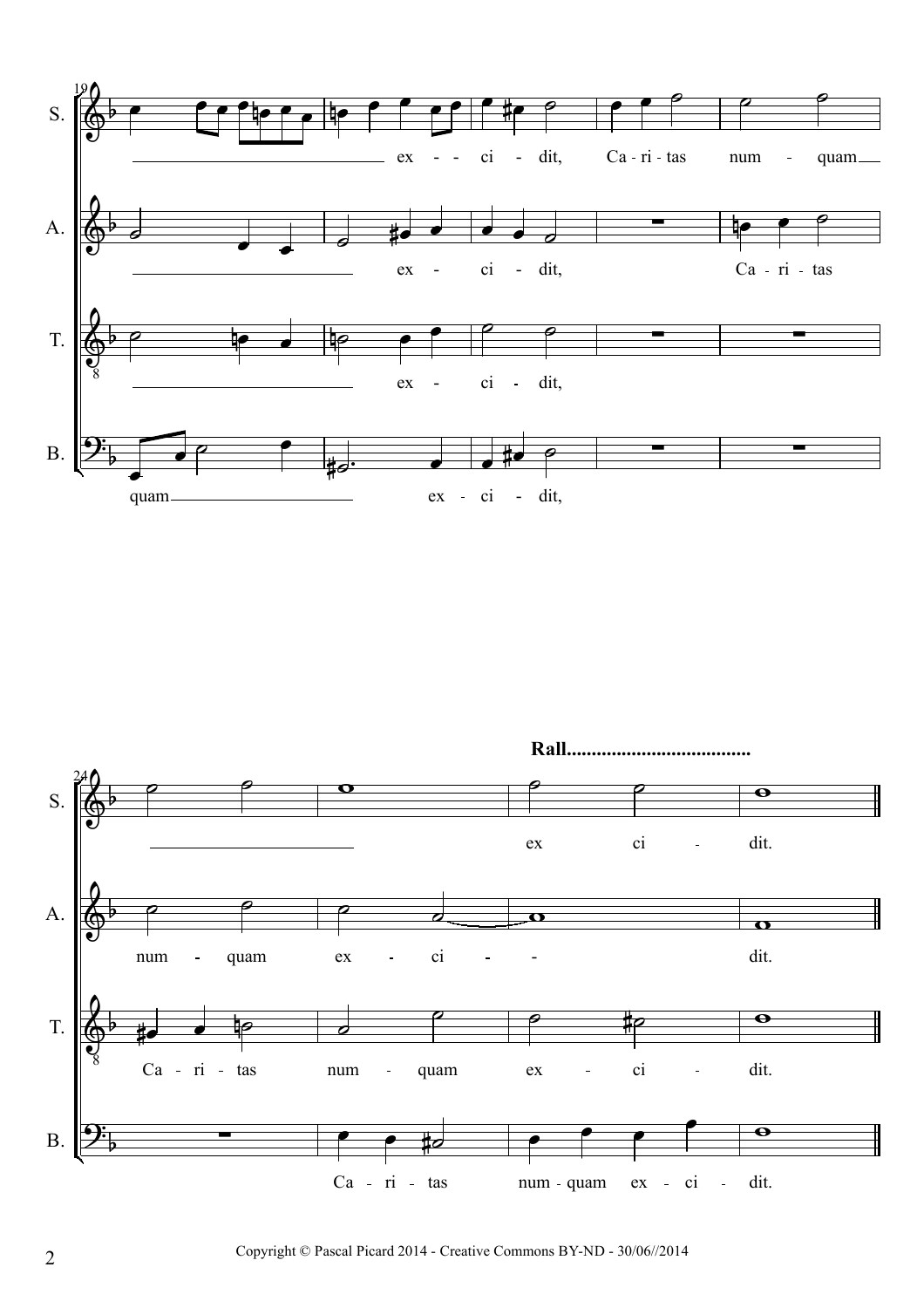

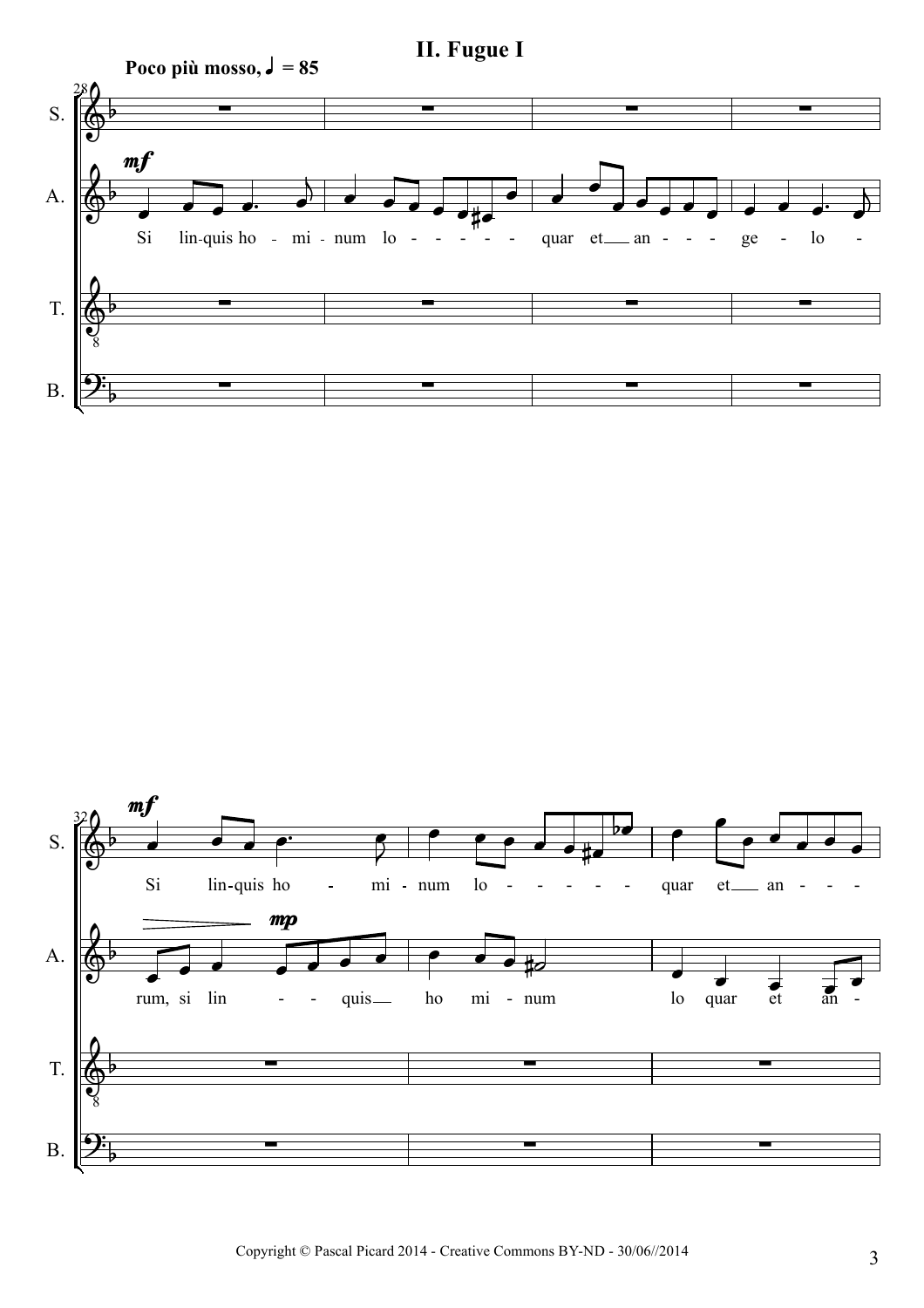

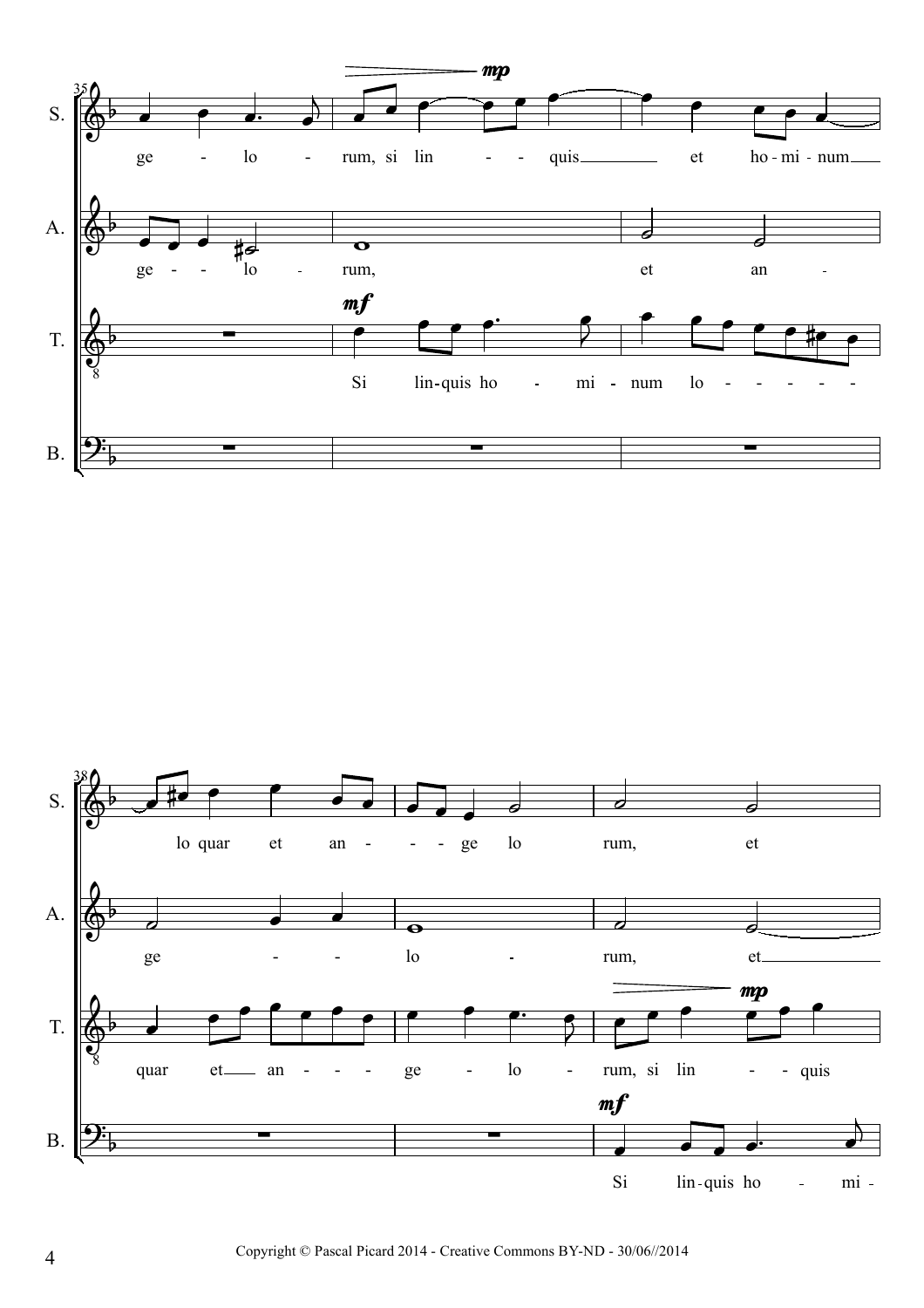



Copyright © Pascal Picard 2014 - Creative Commons BY-ND - 30/06//2014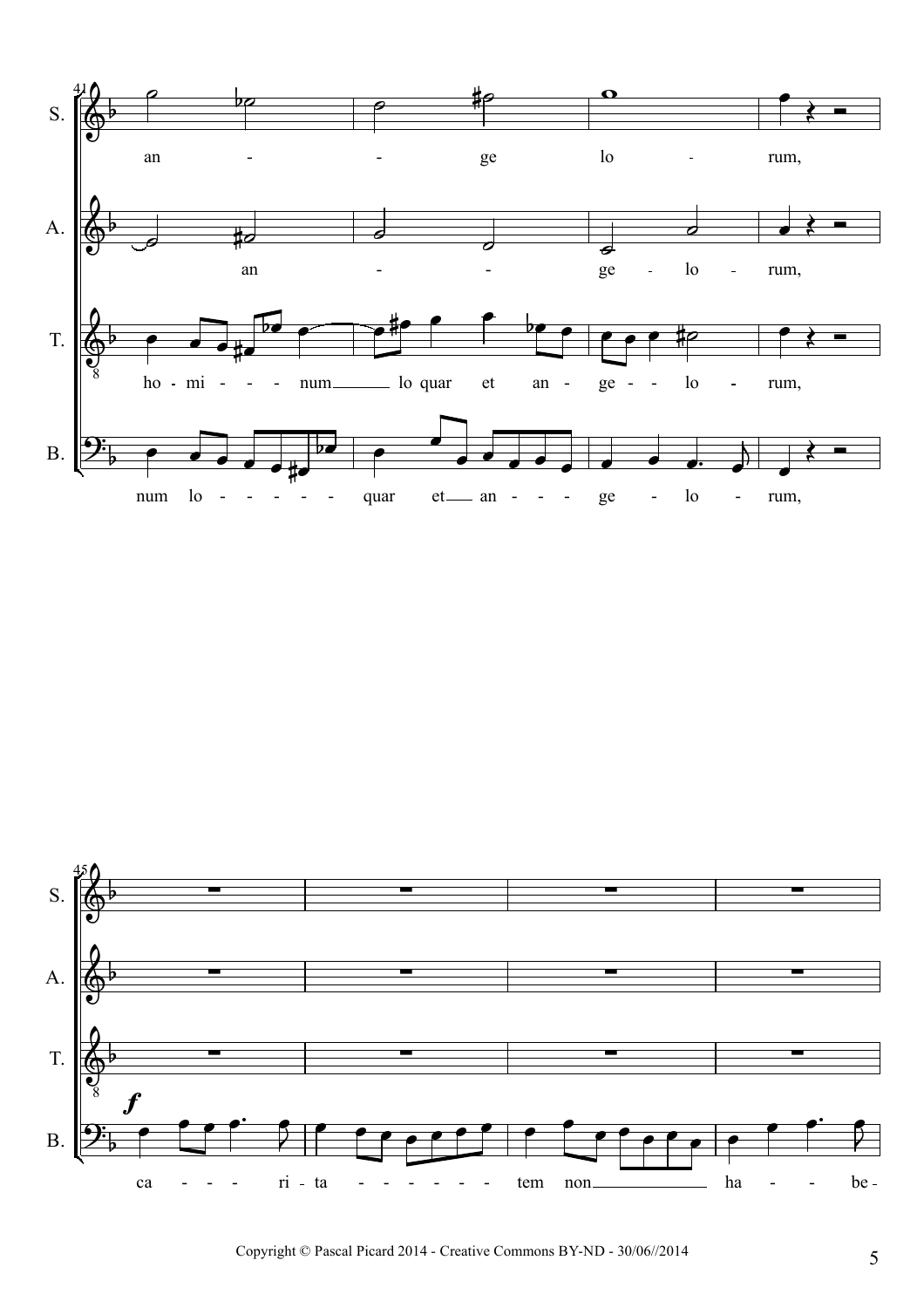

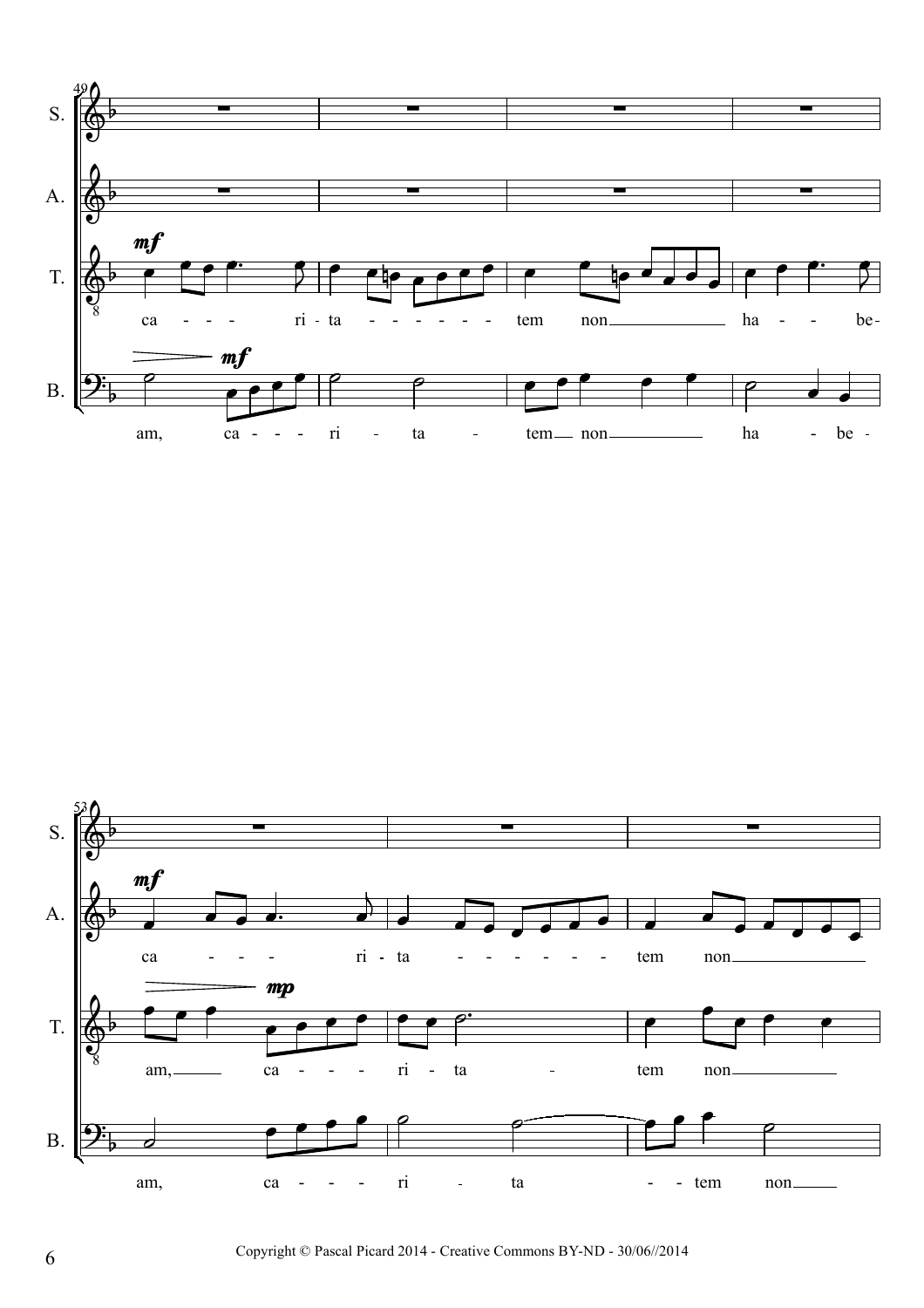



Copyright © Pascal Picard 2014 - Creative Commons BY-ND - 30/06//2014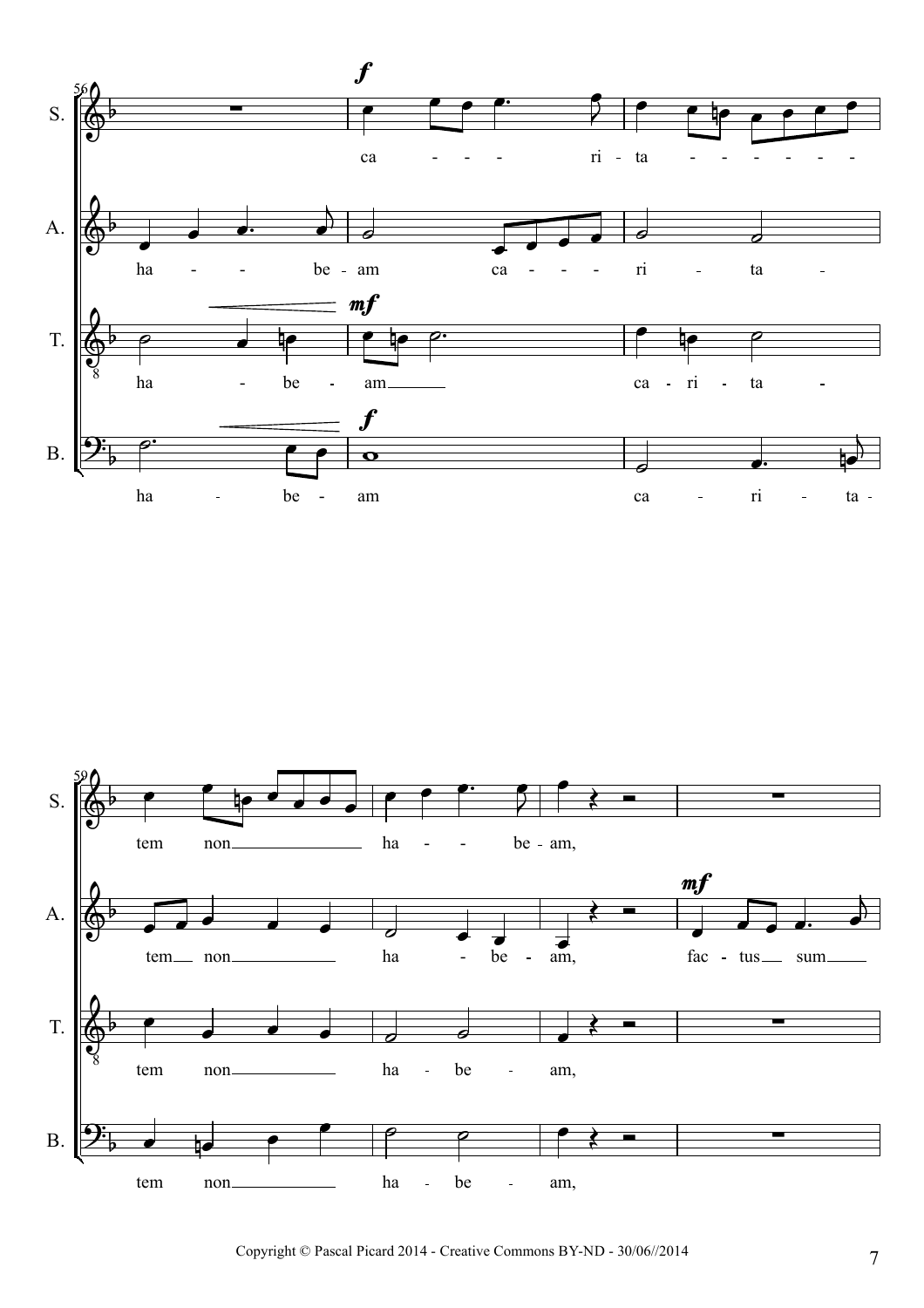

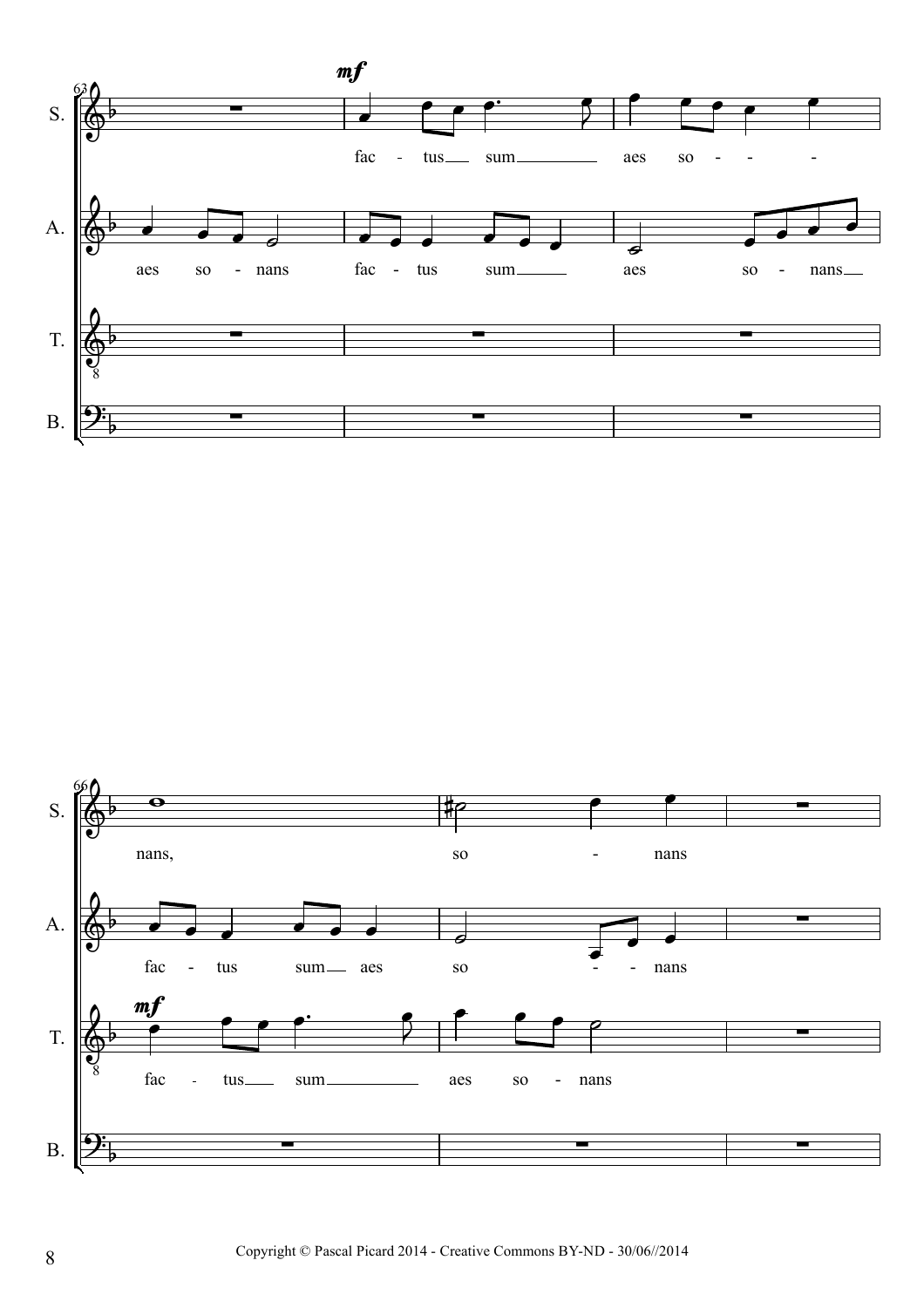



Copyright © Pascal Picard 2014 - Creative Commons BY-ND - 30/06//2014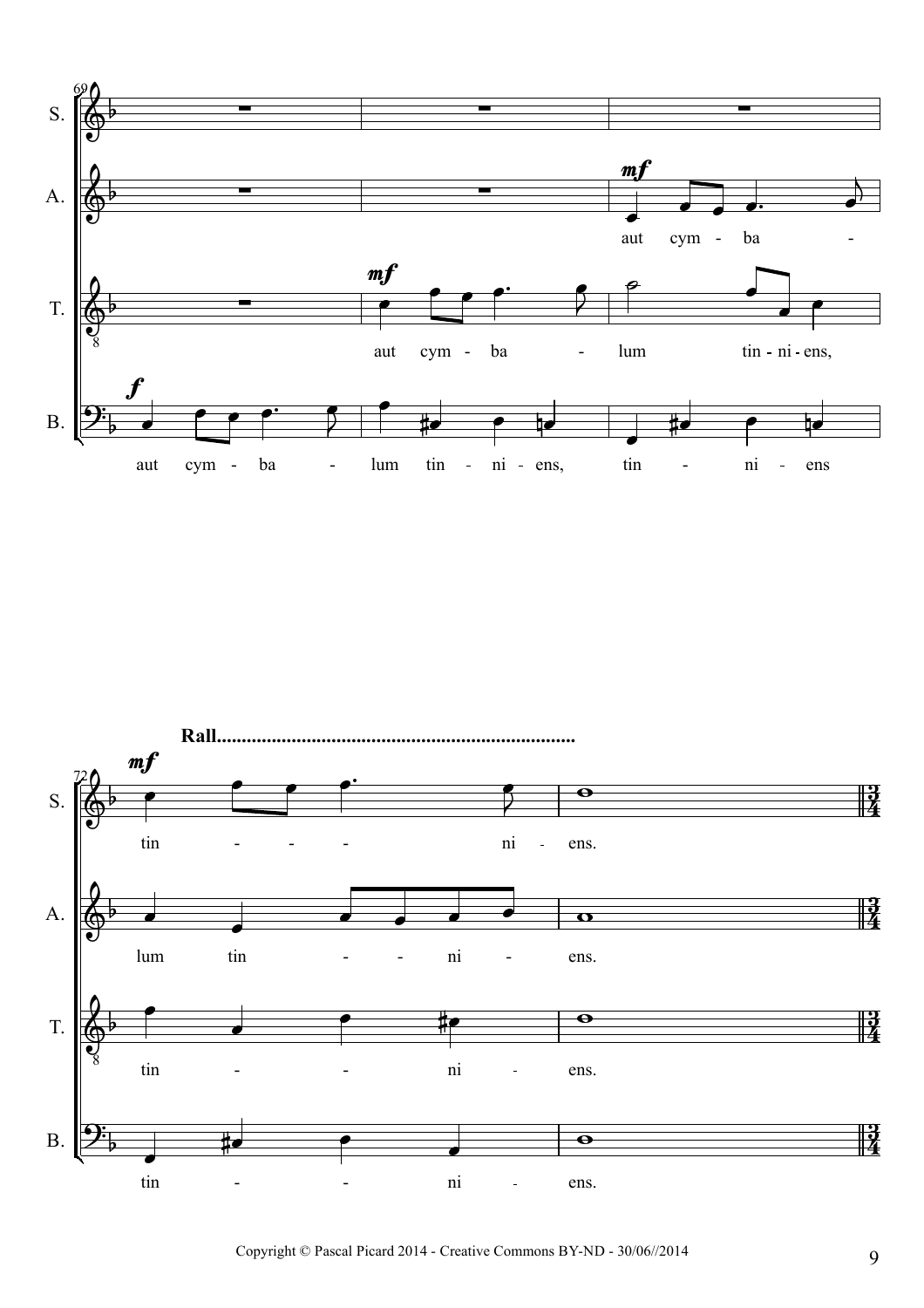

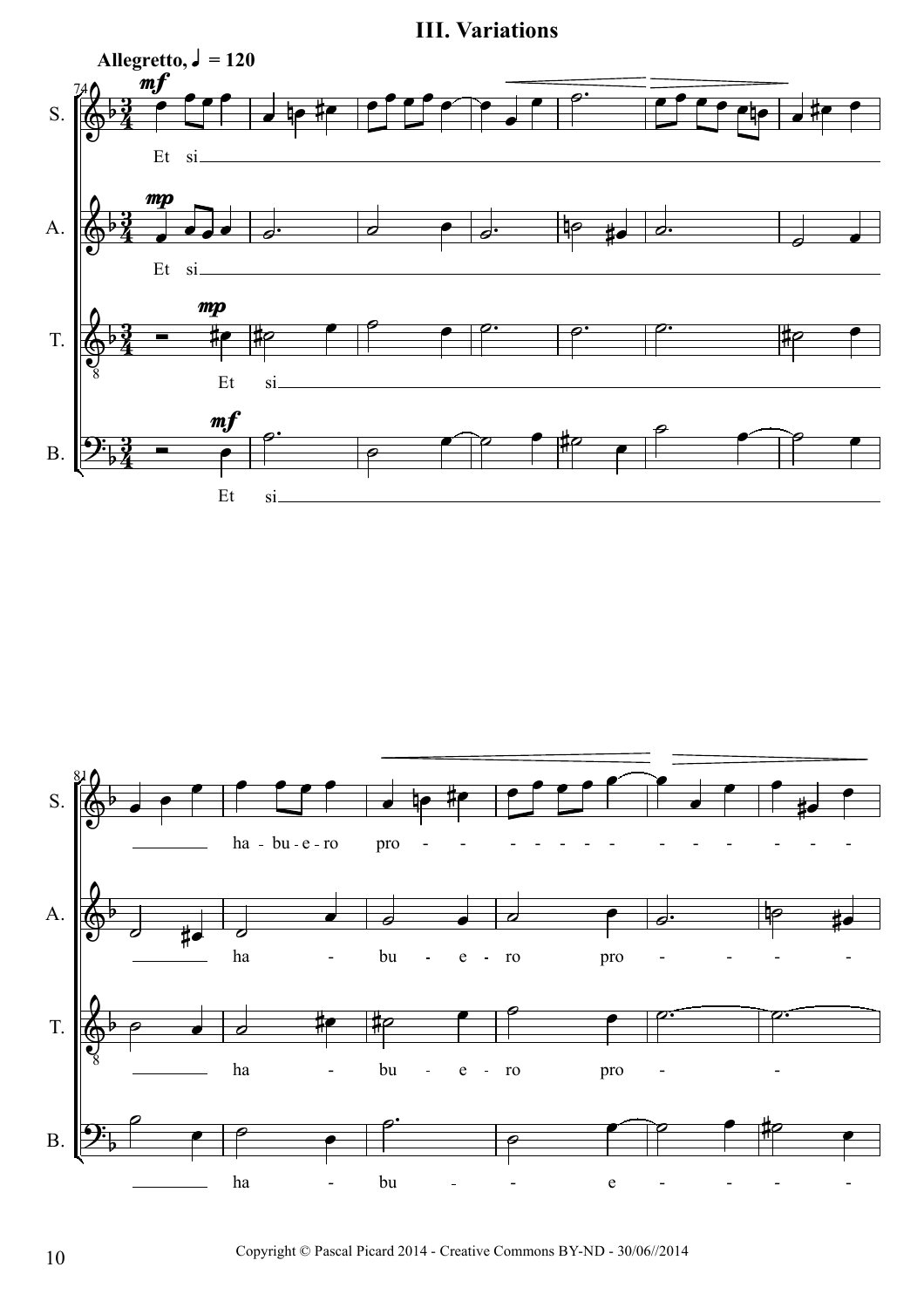



11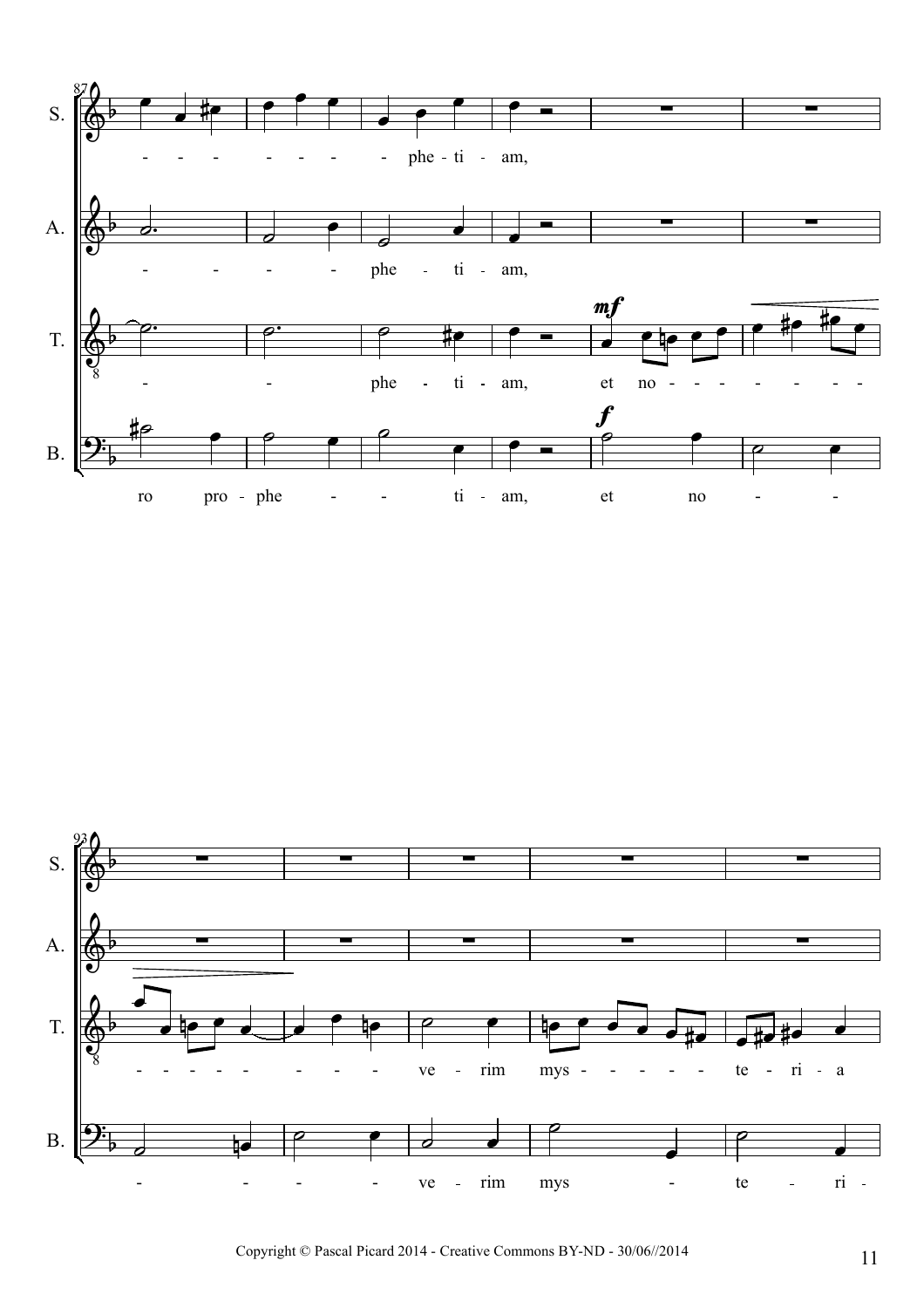

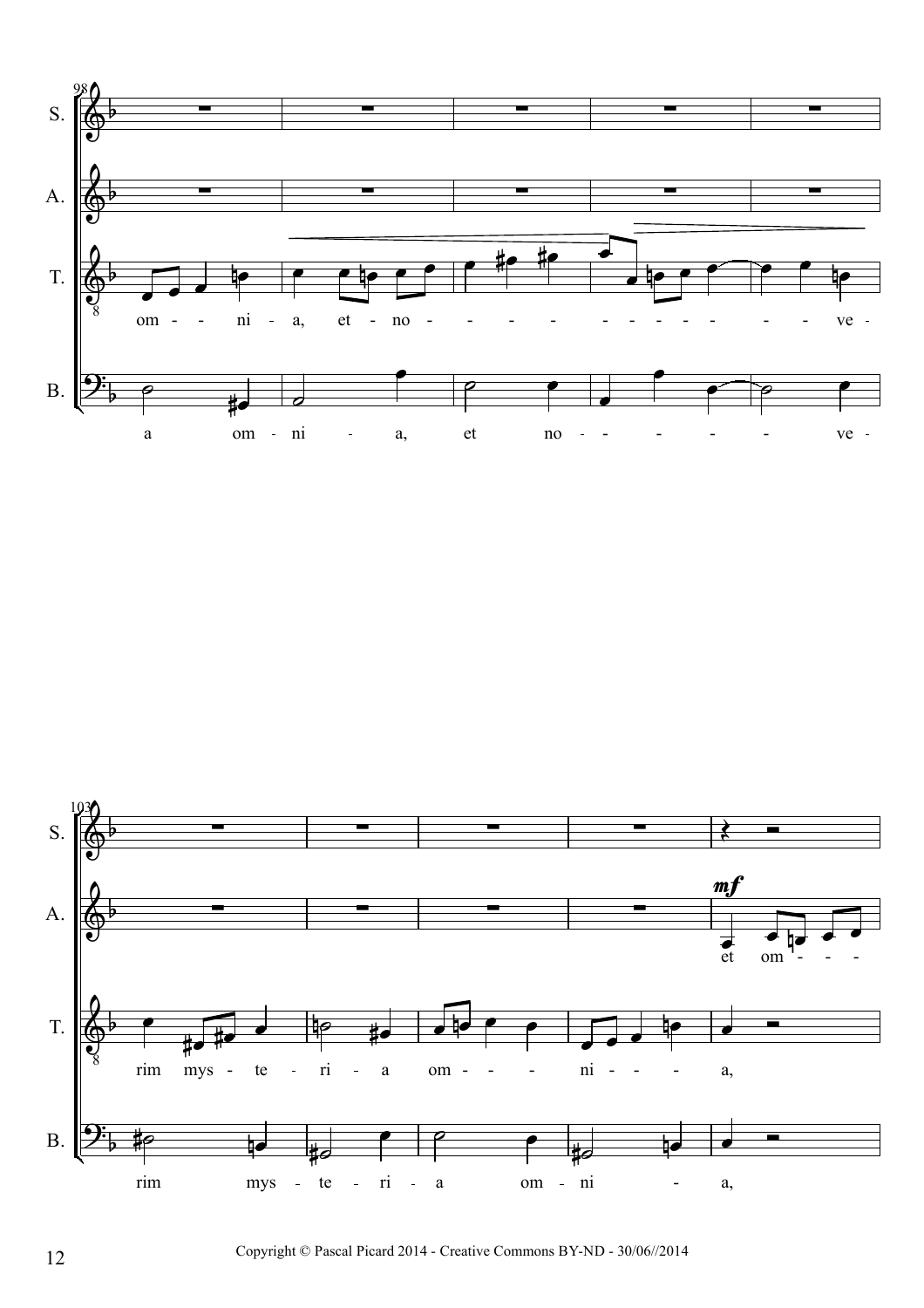

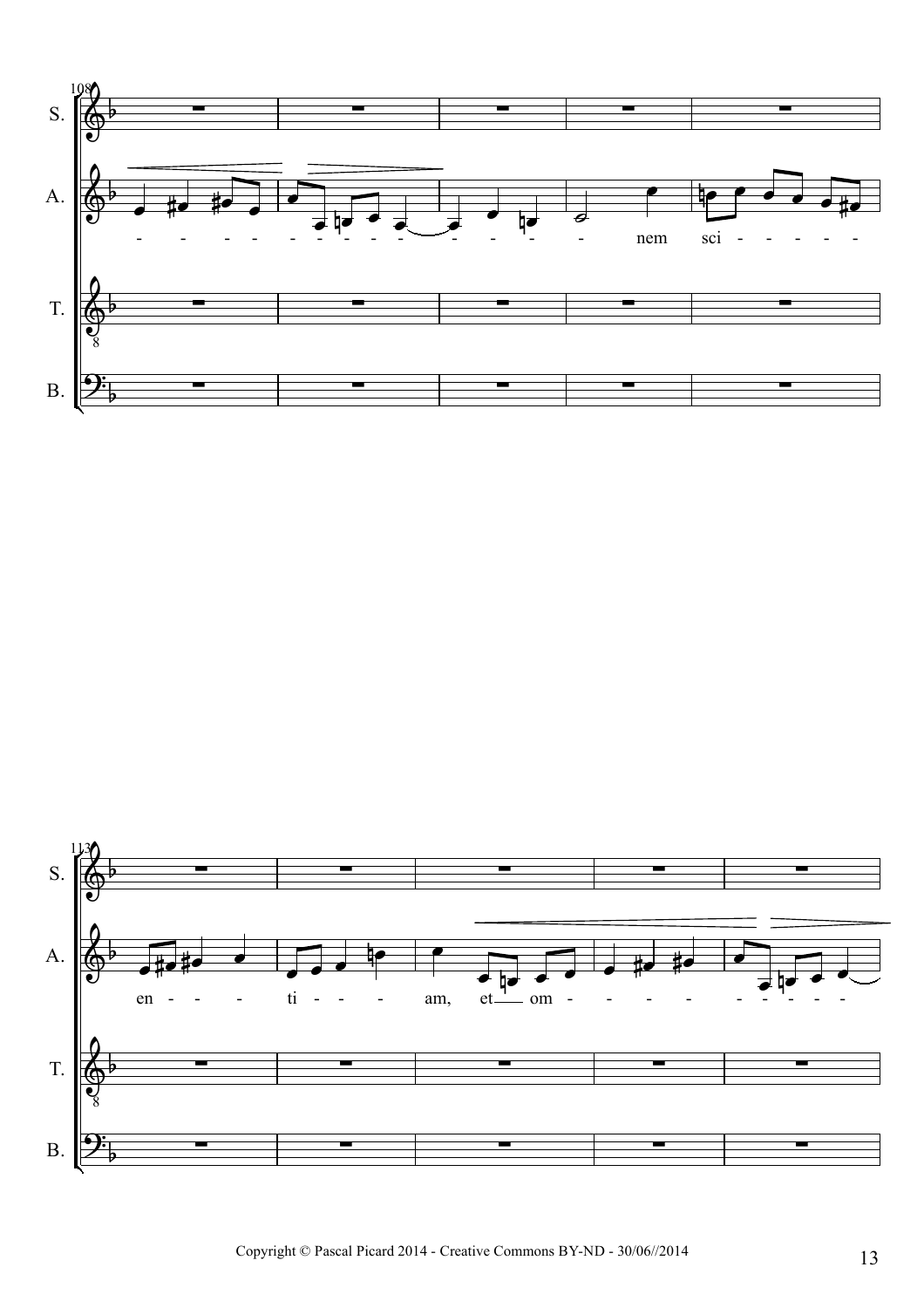

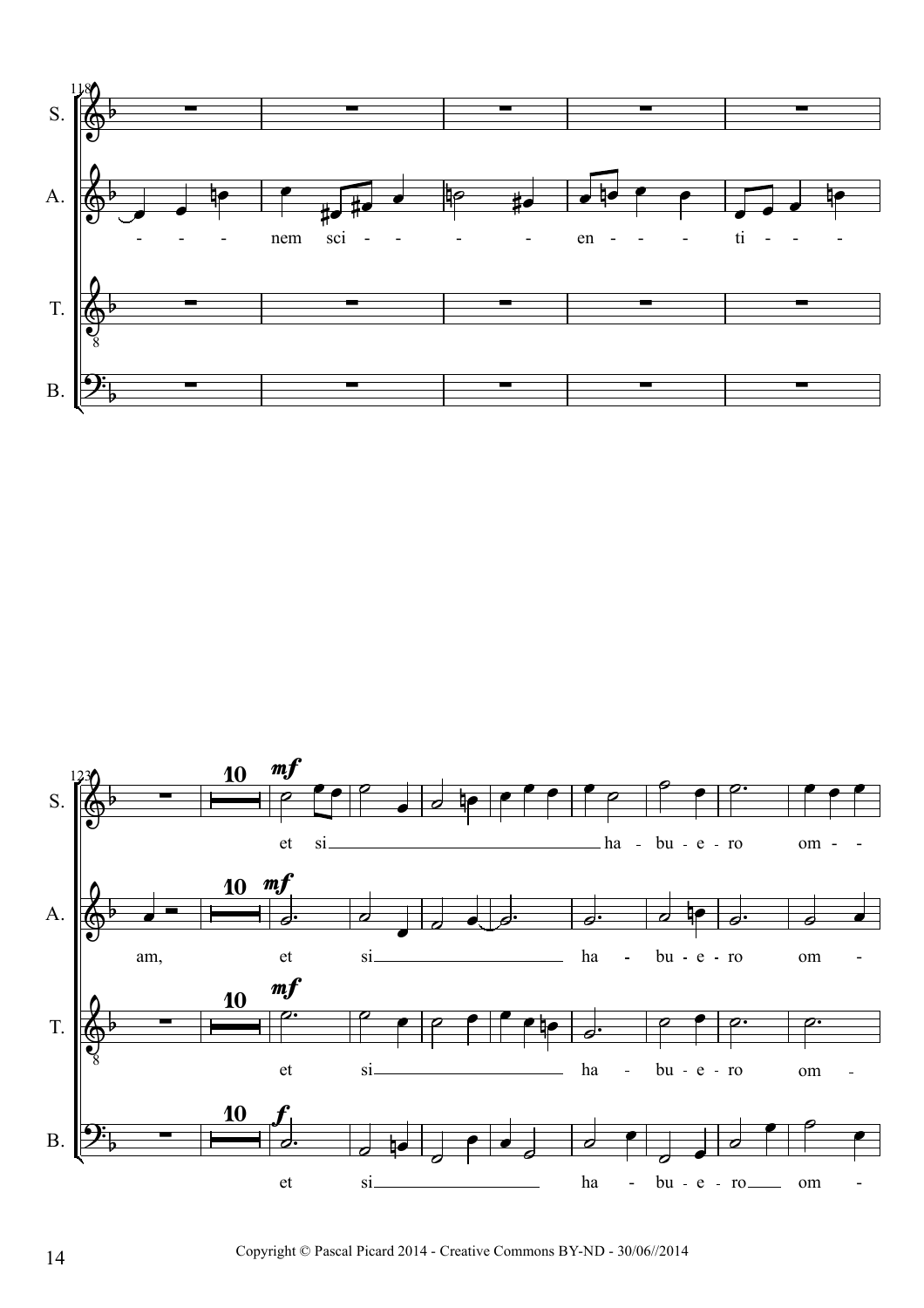

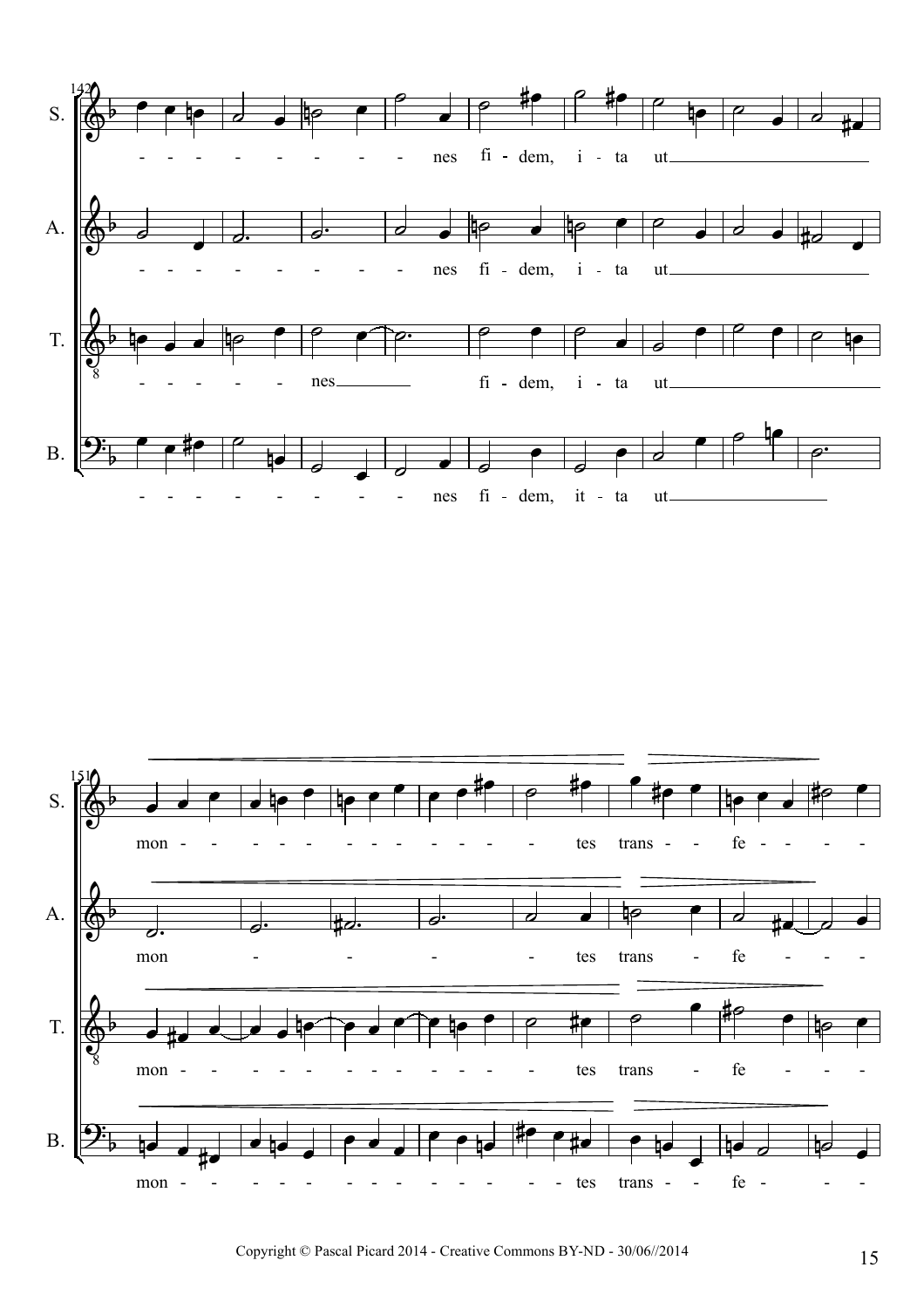

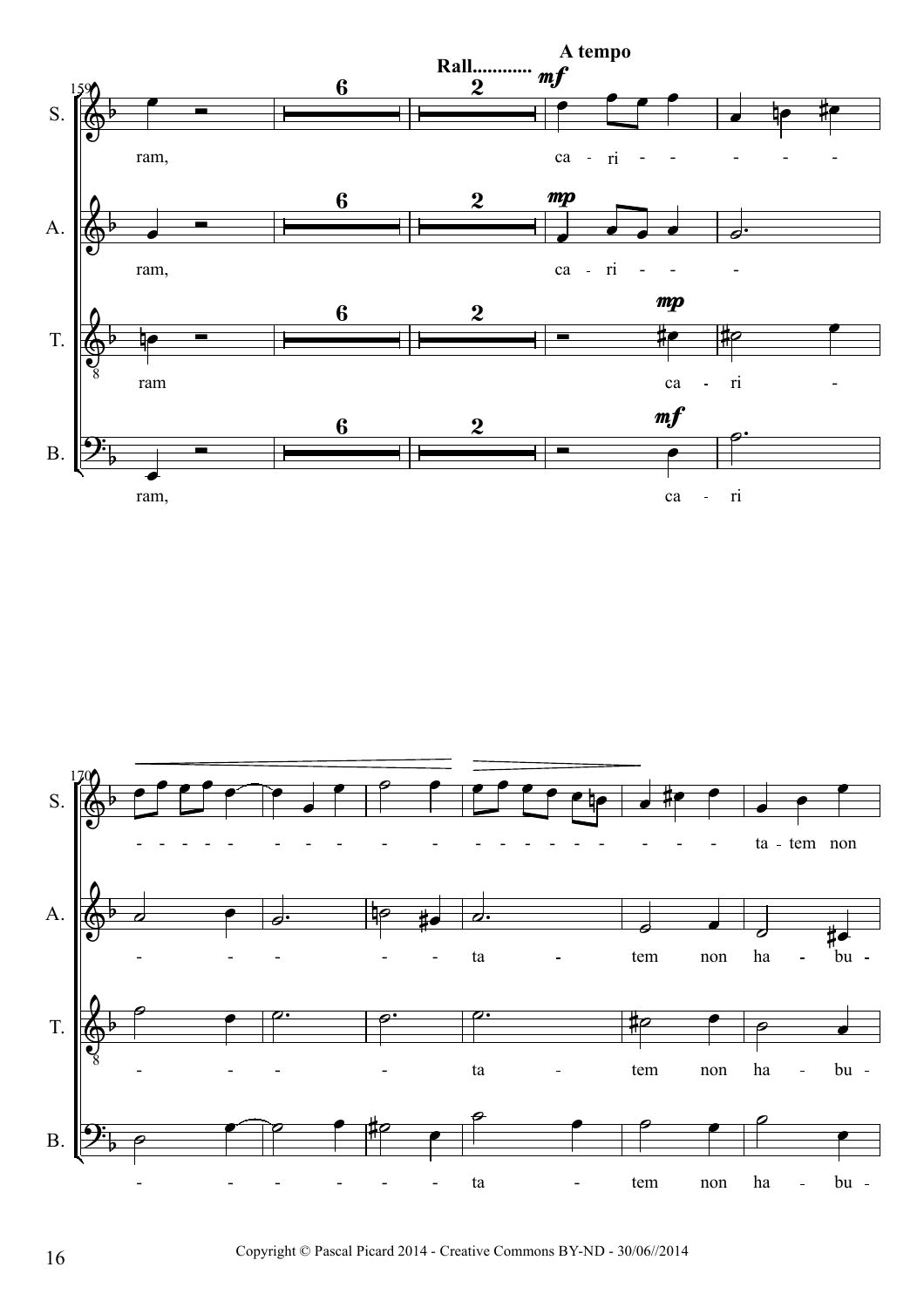

IV. Fugue II

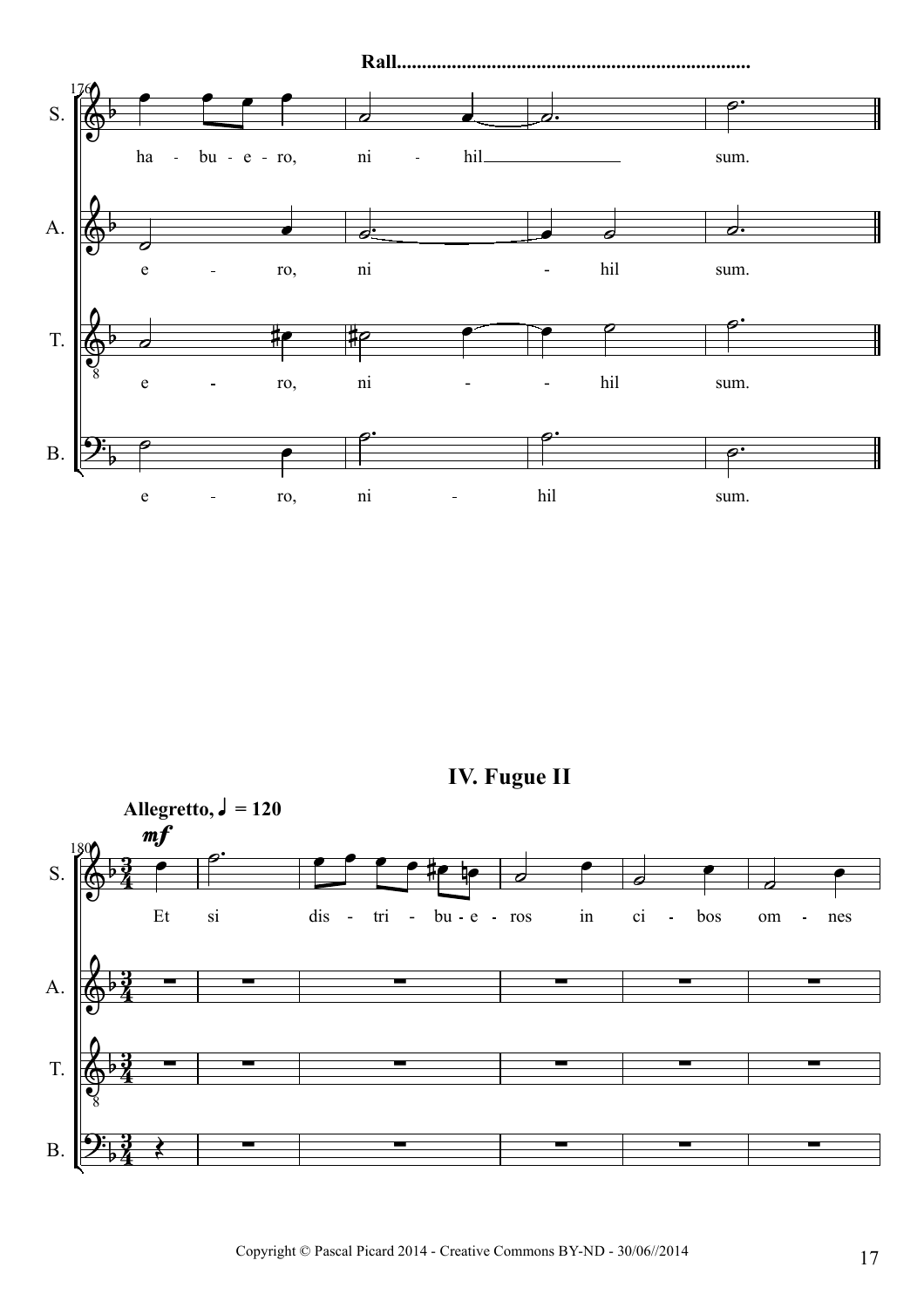

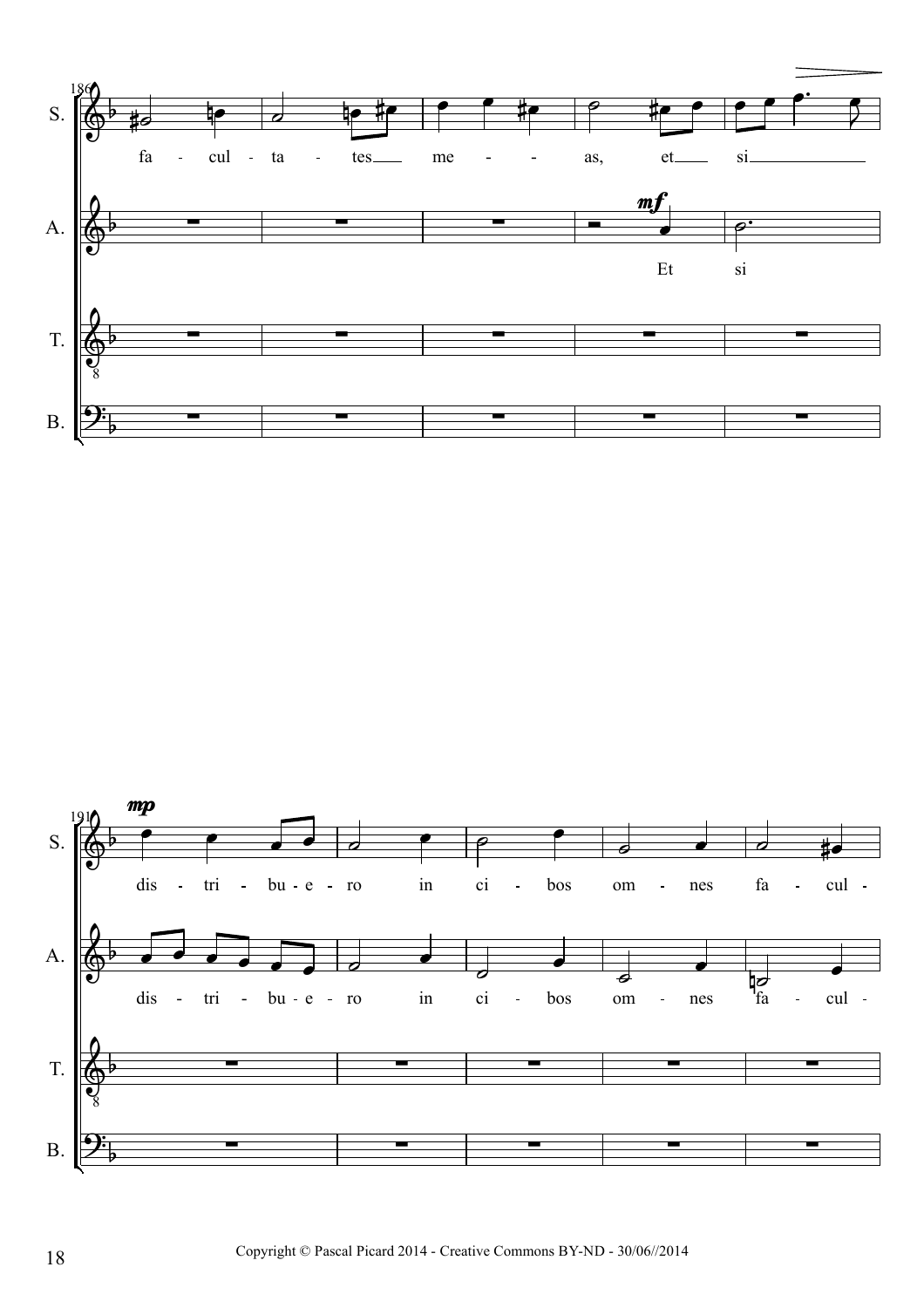

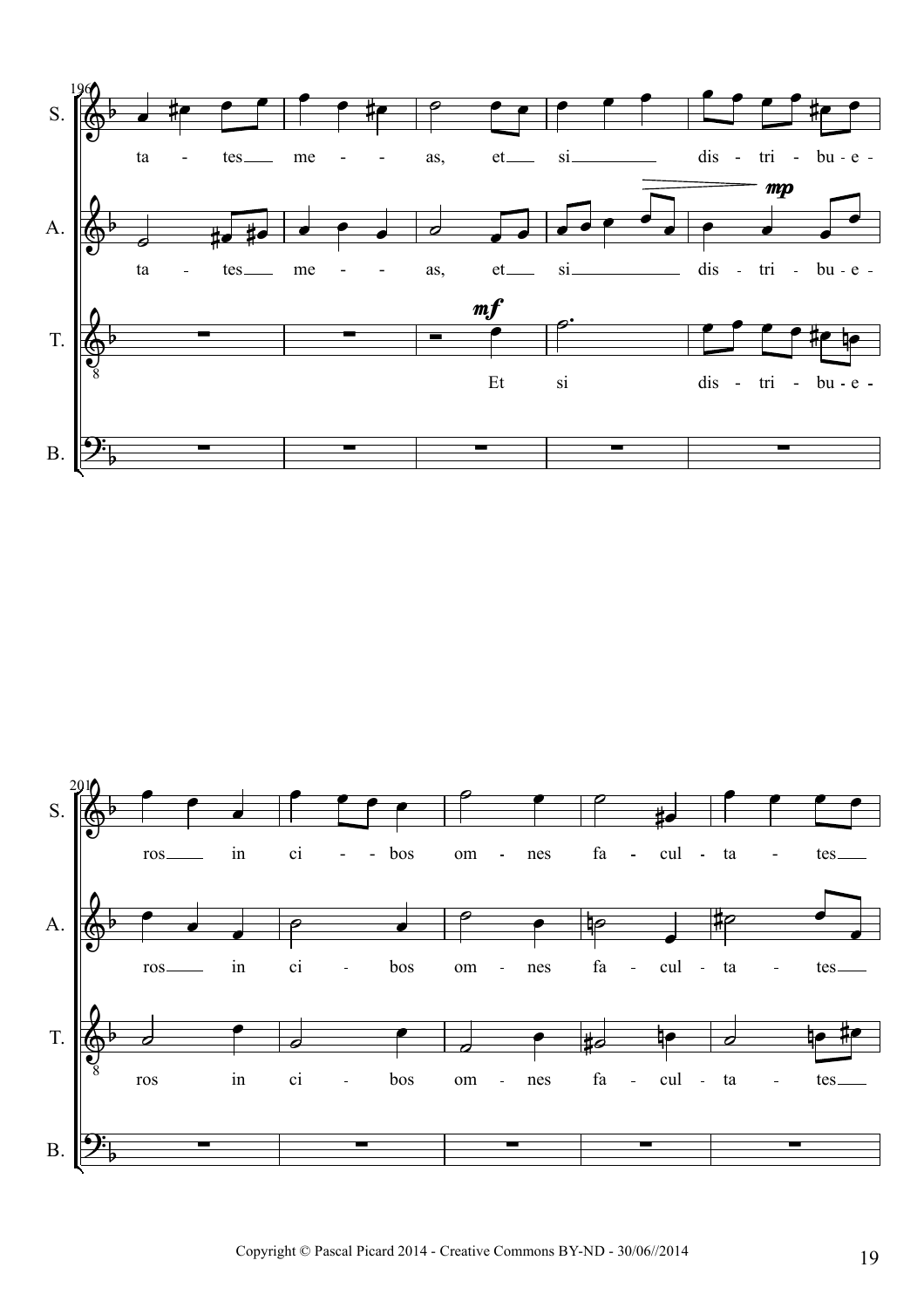



20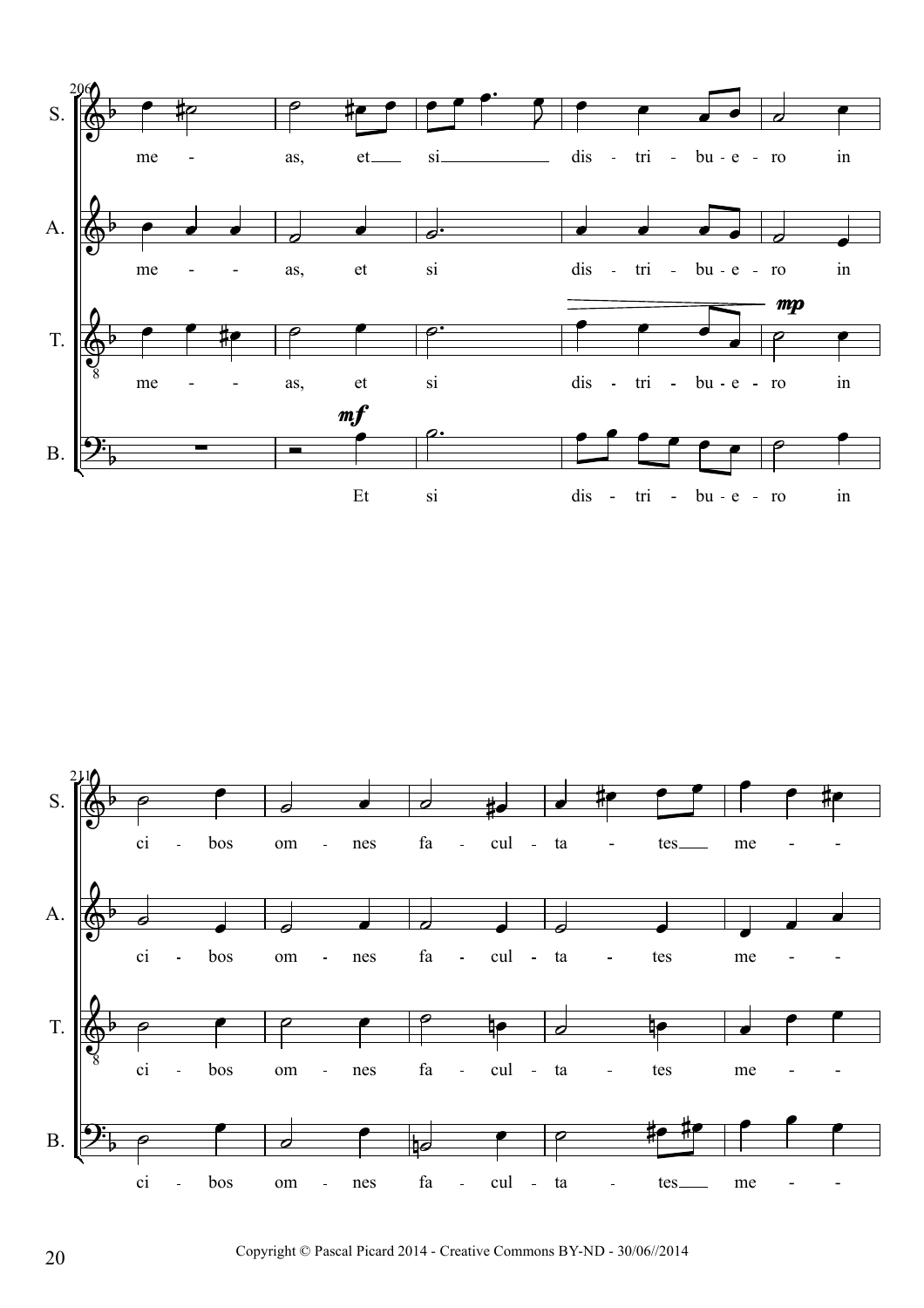



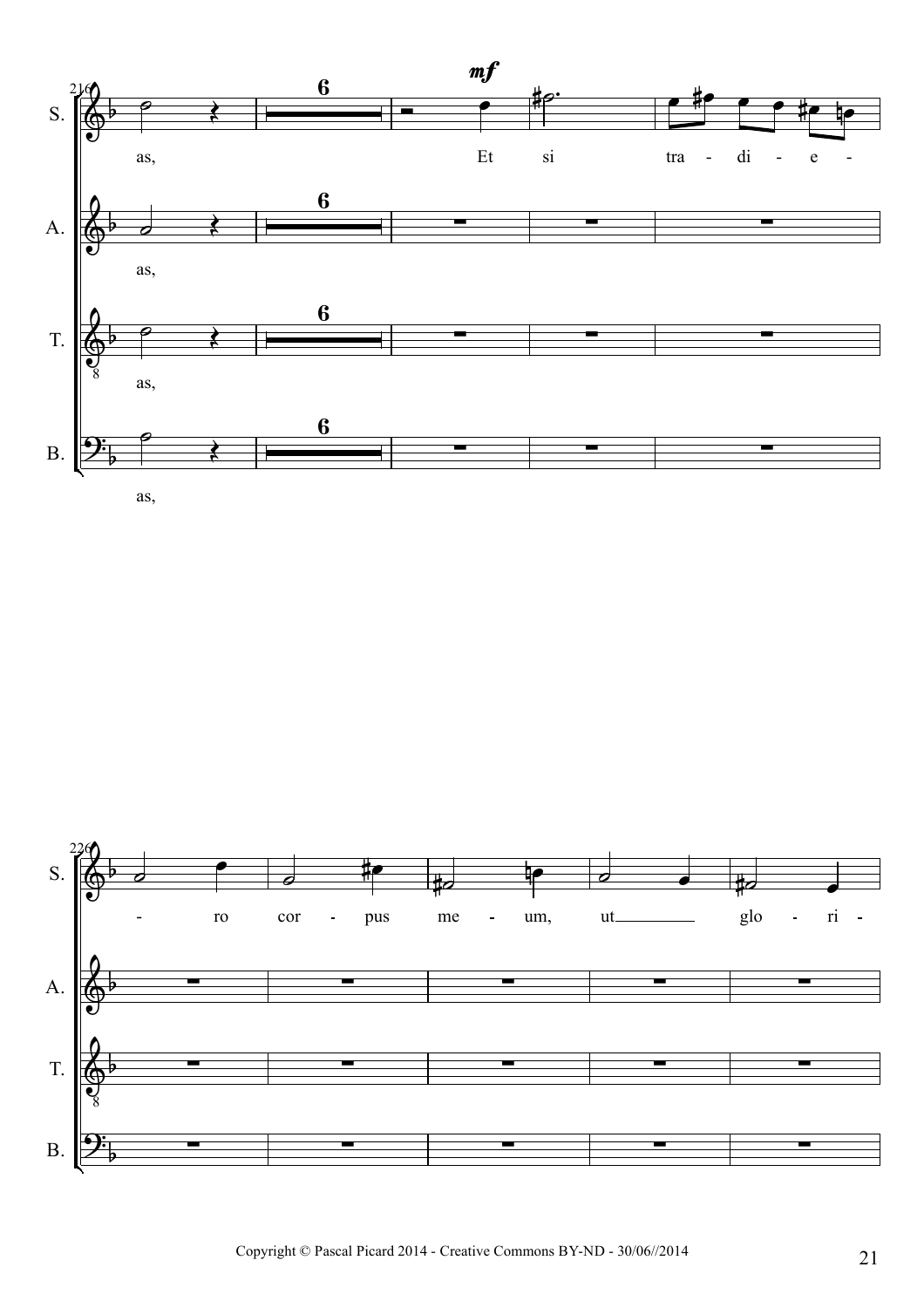

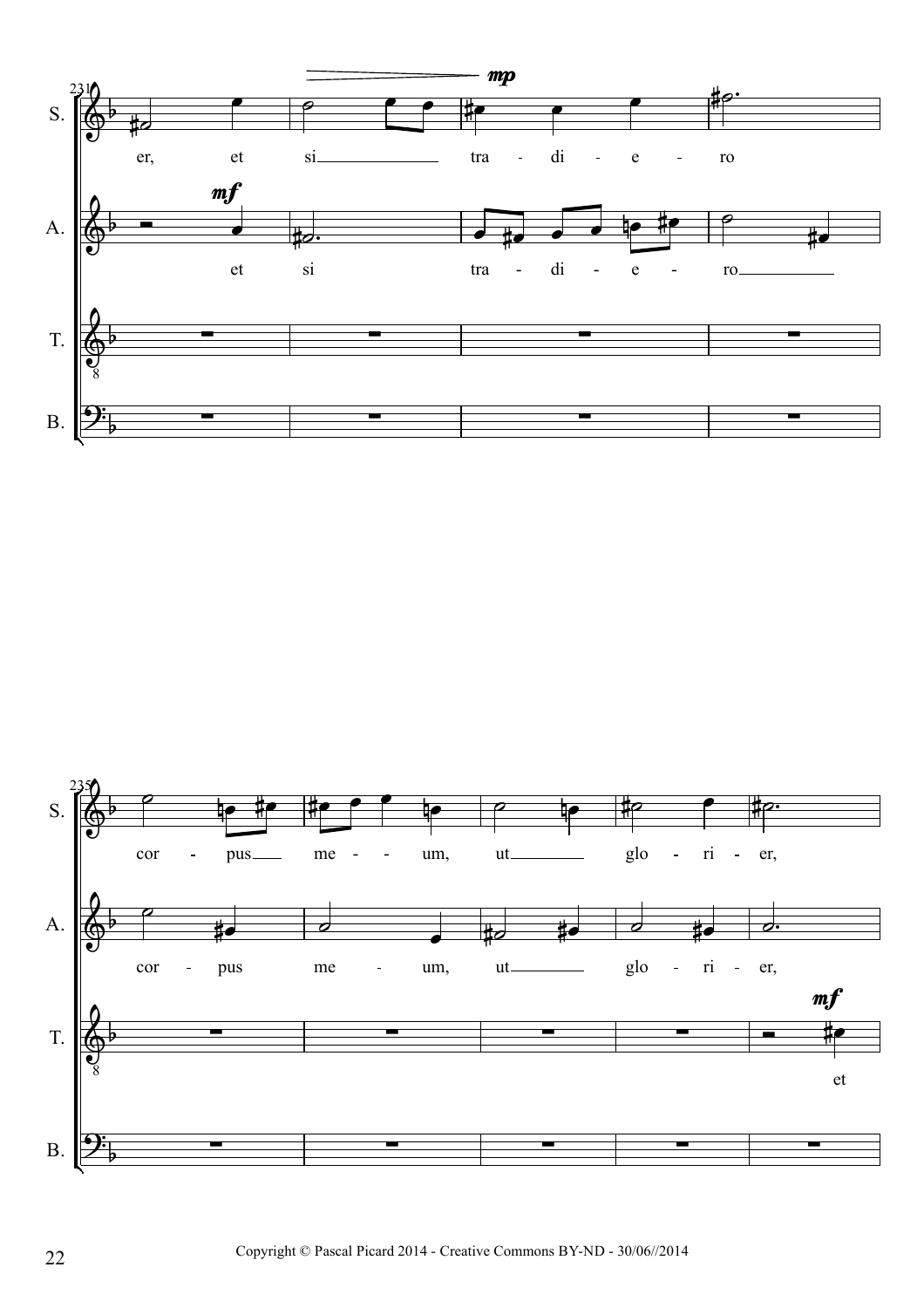



et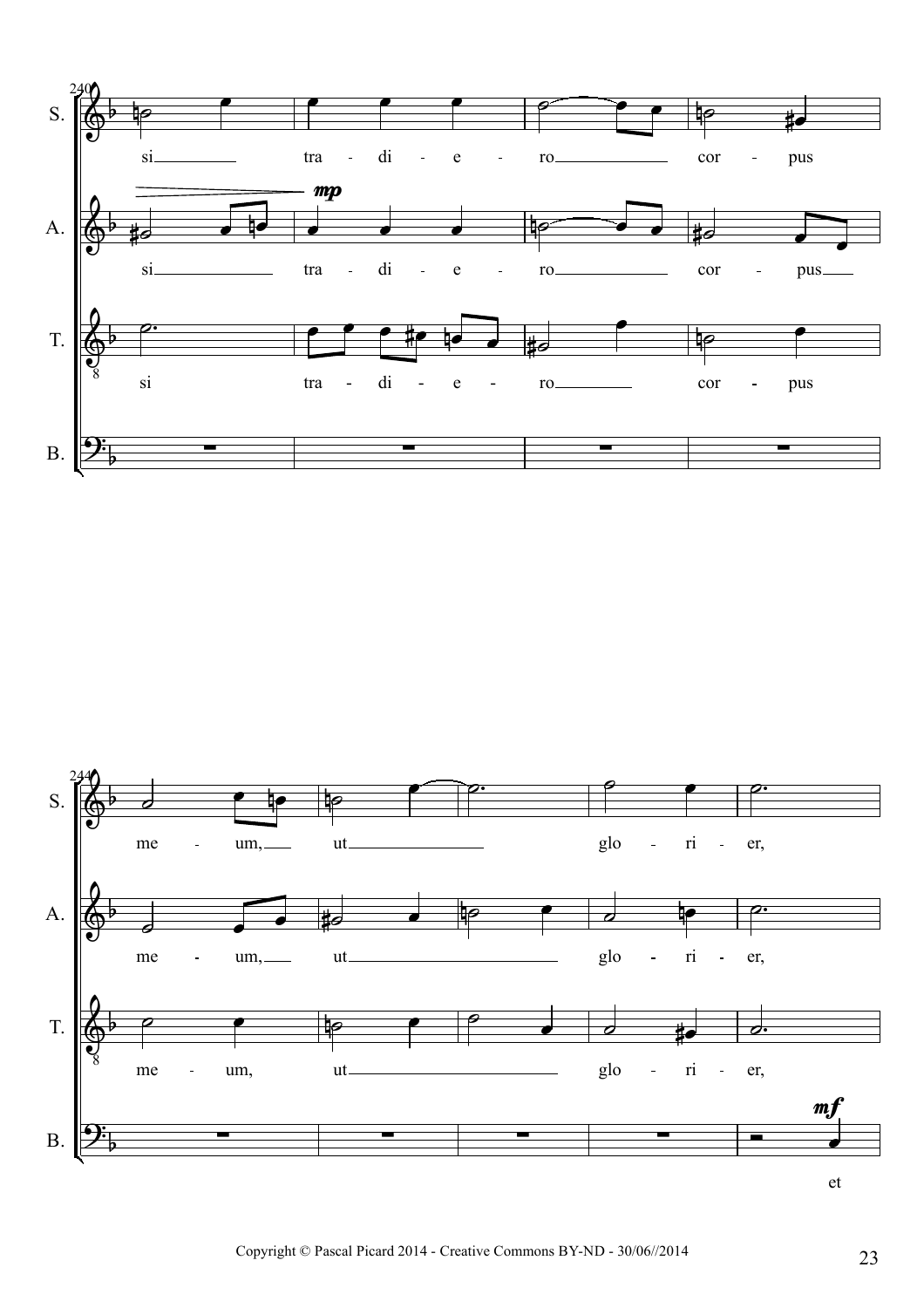

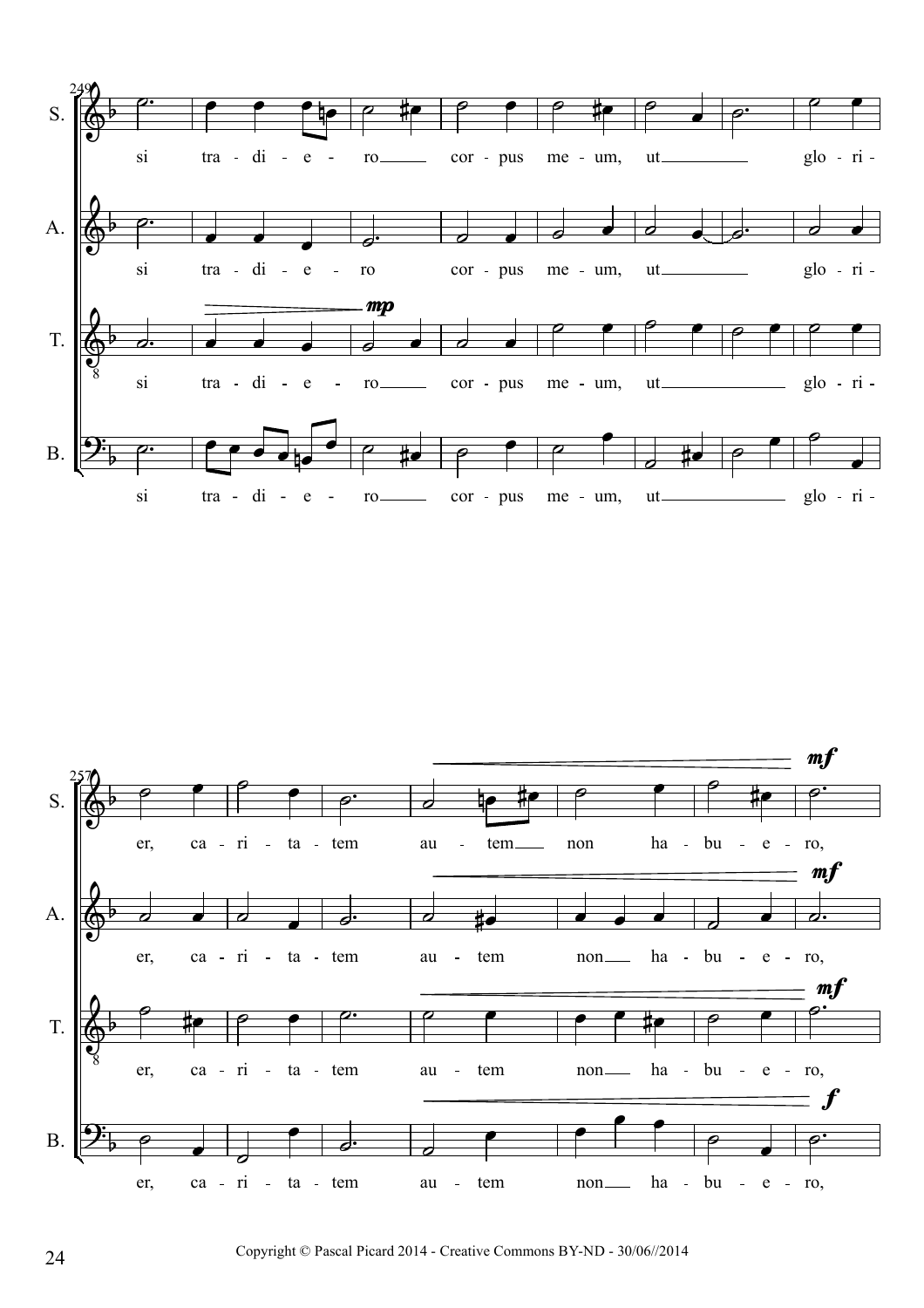

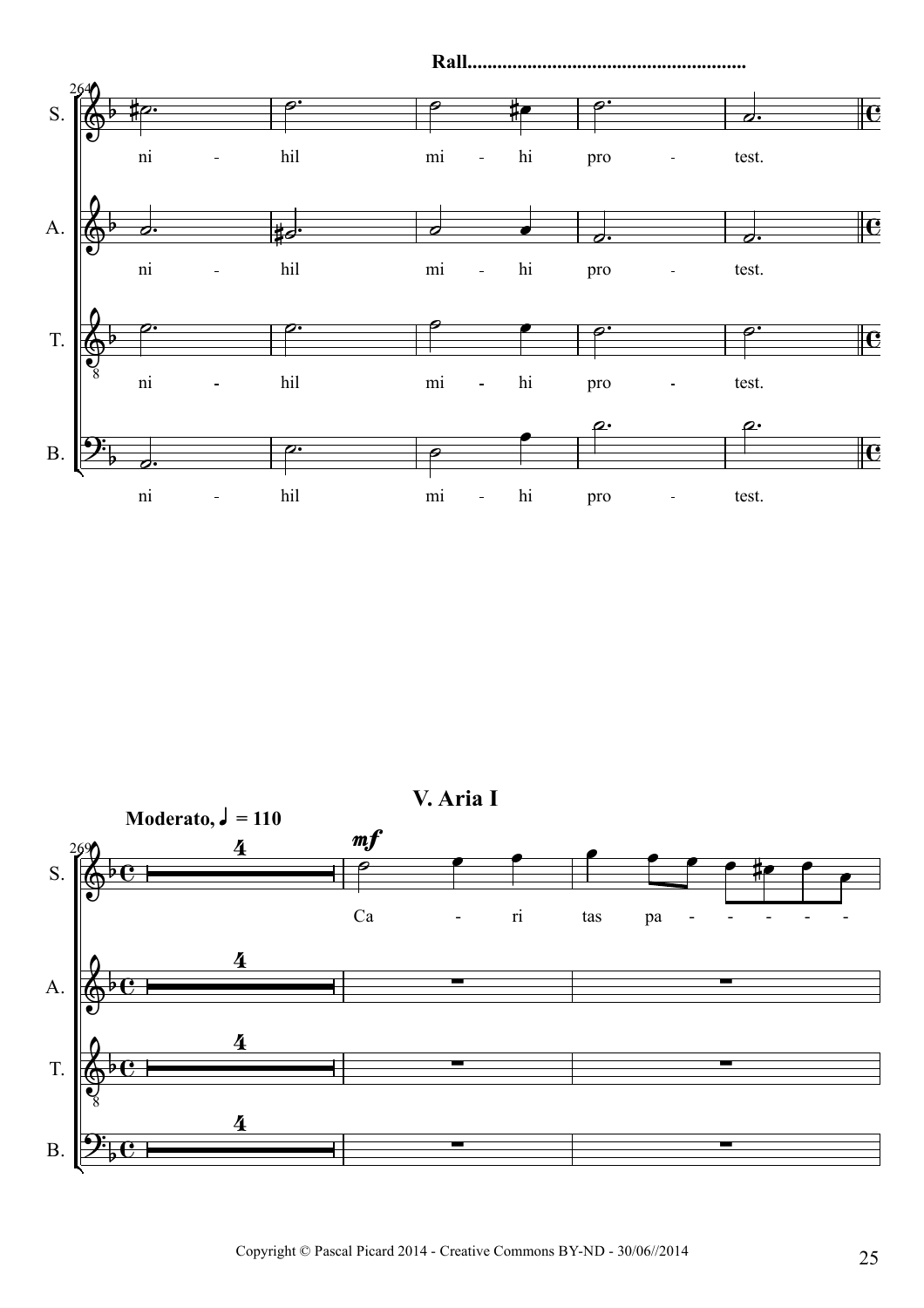

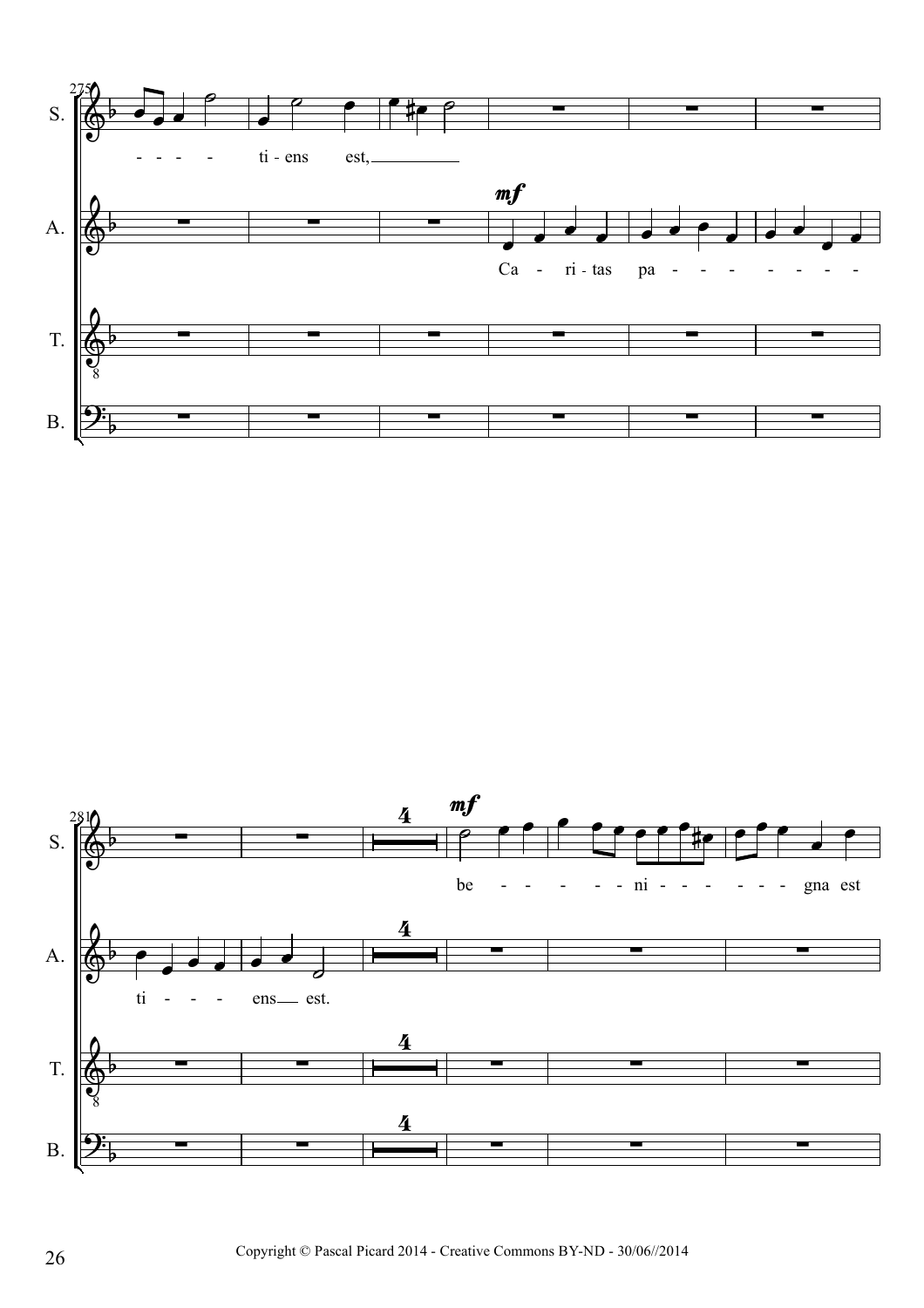

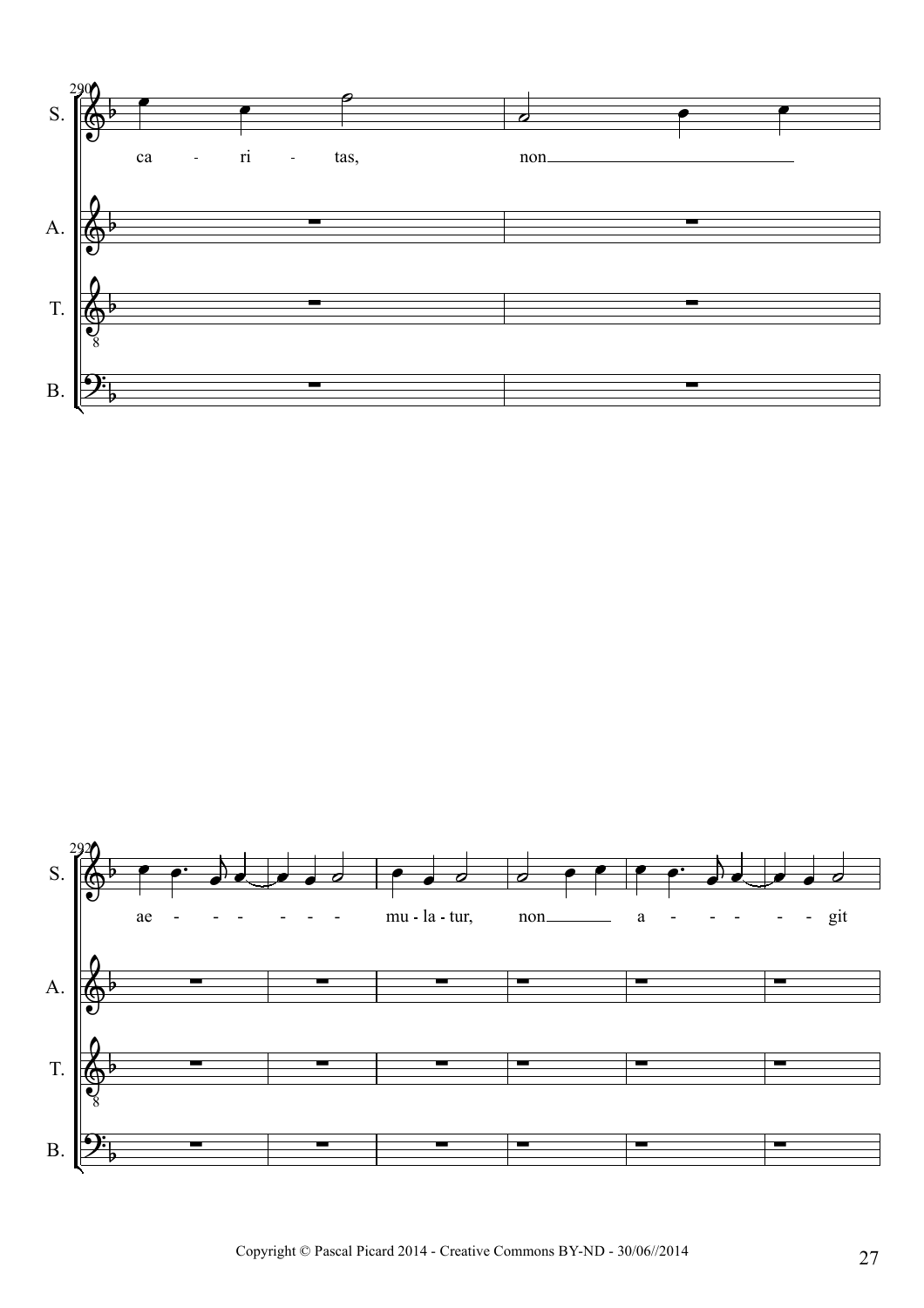

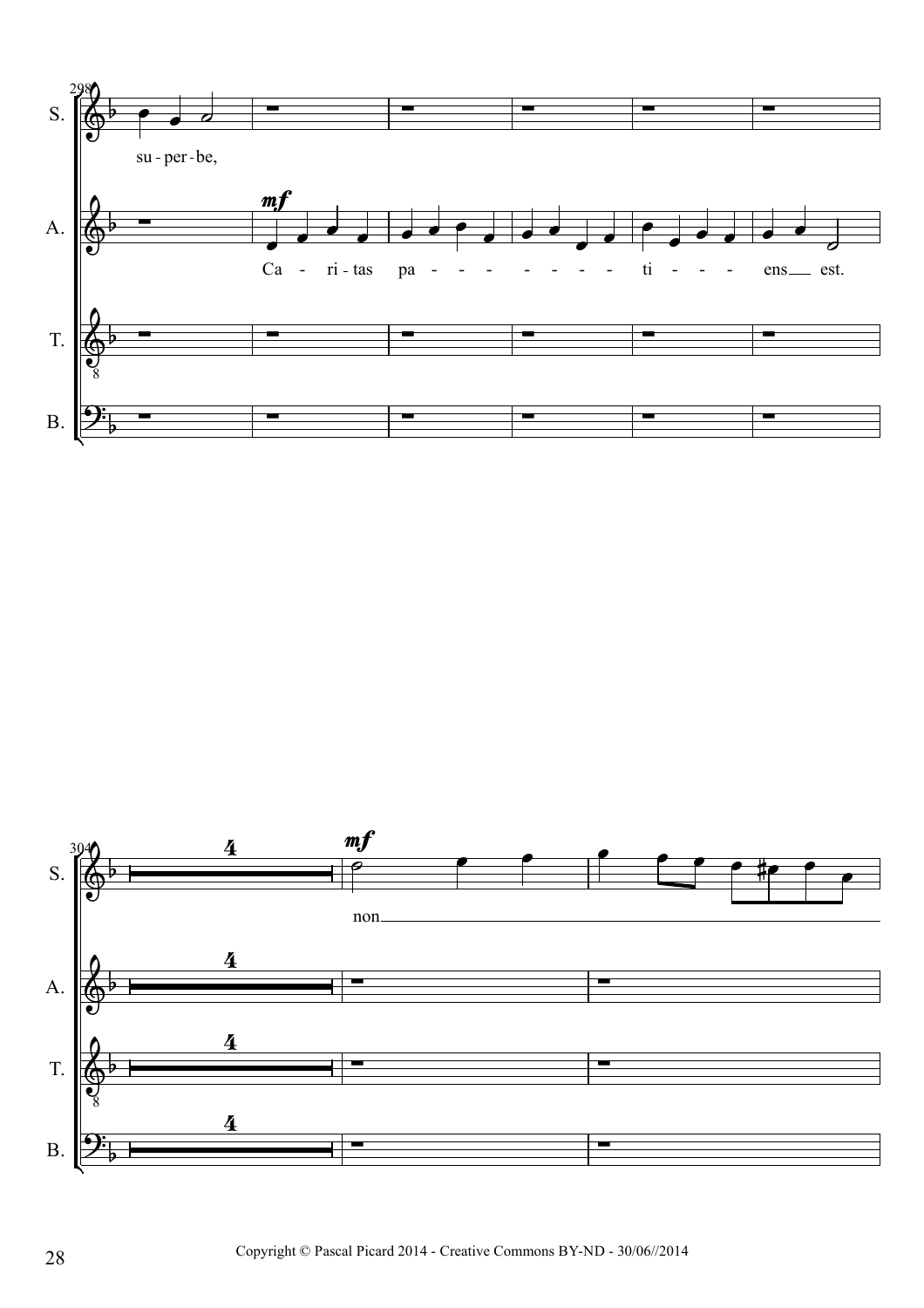

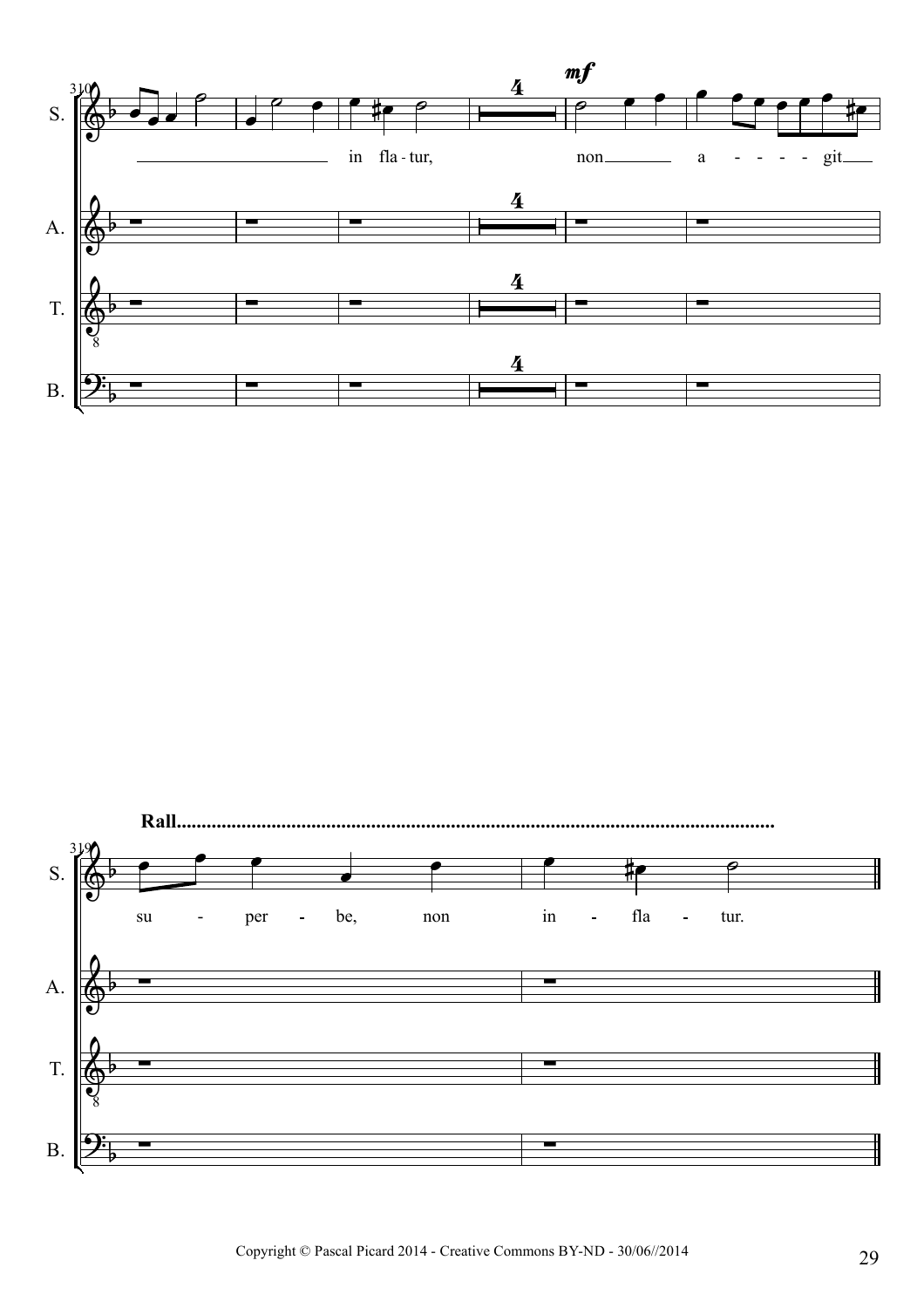

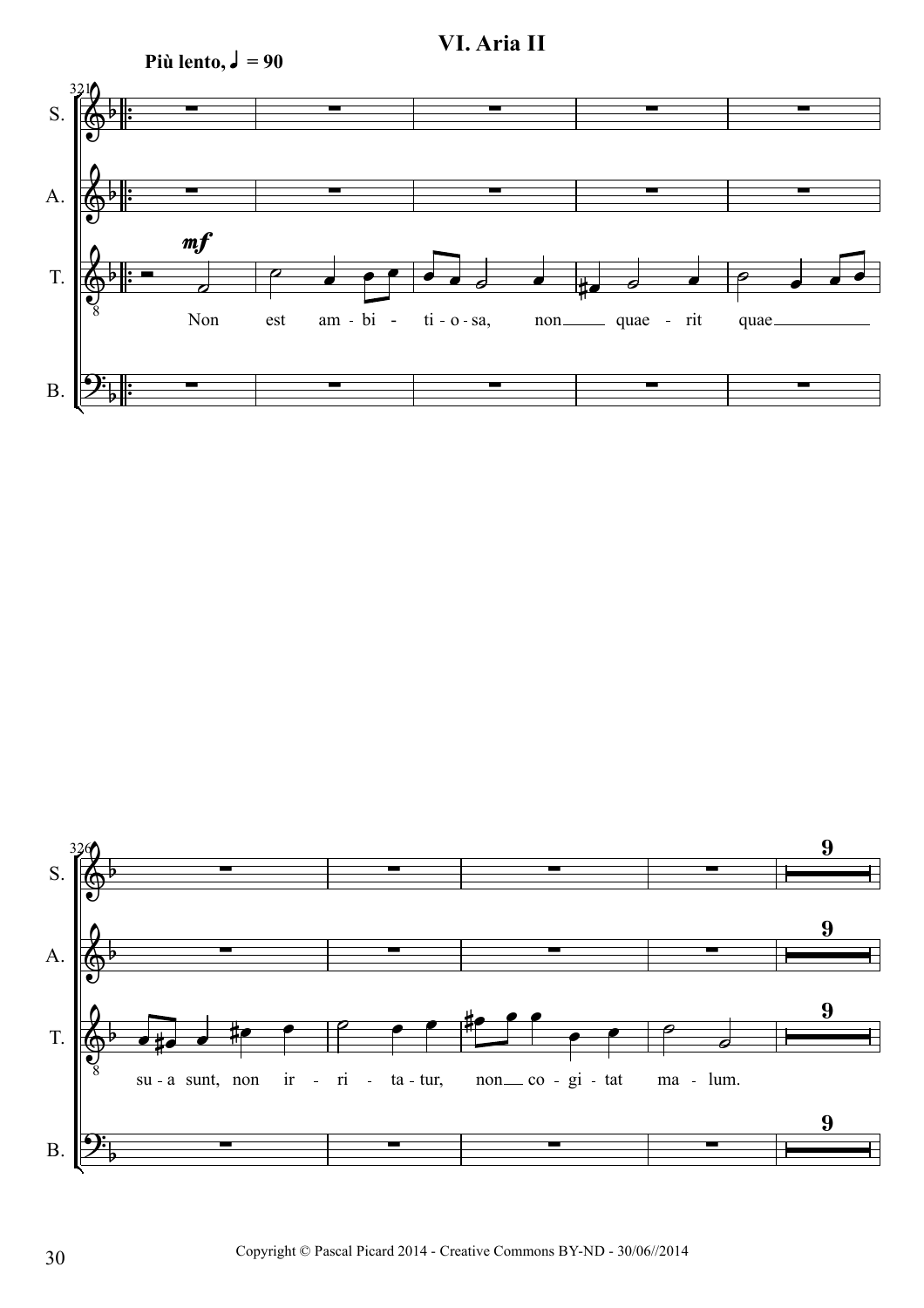

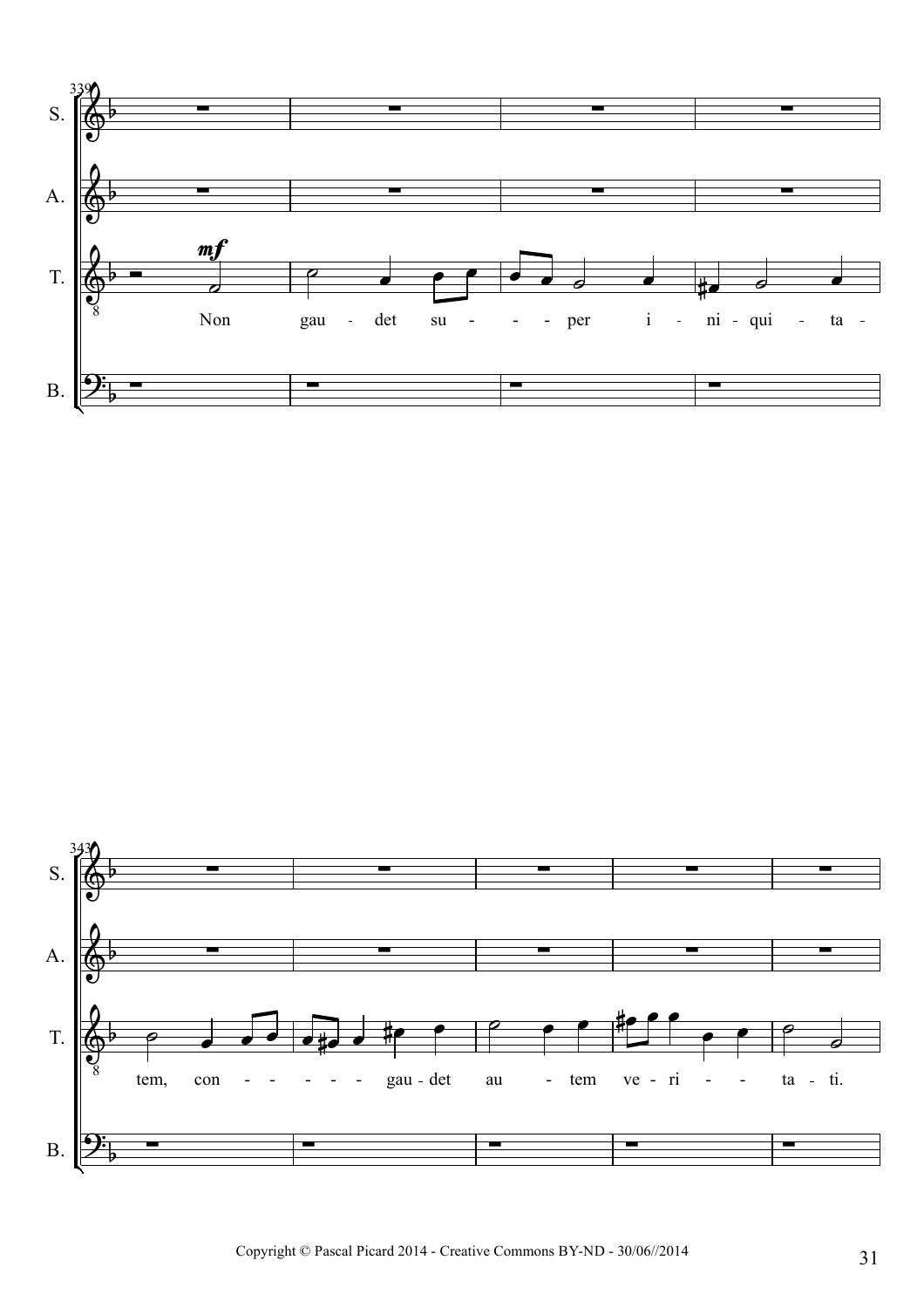

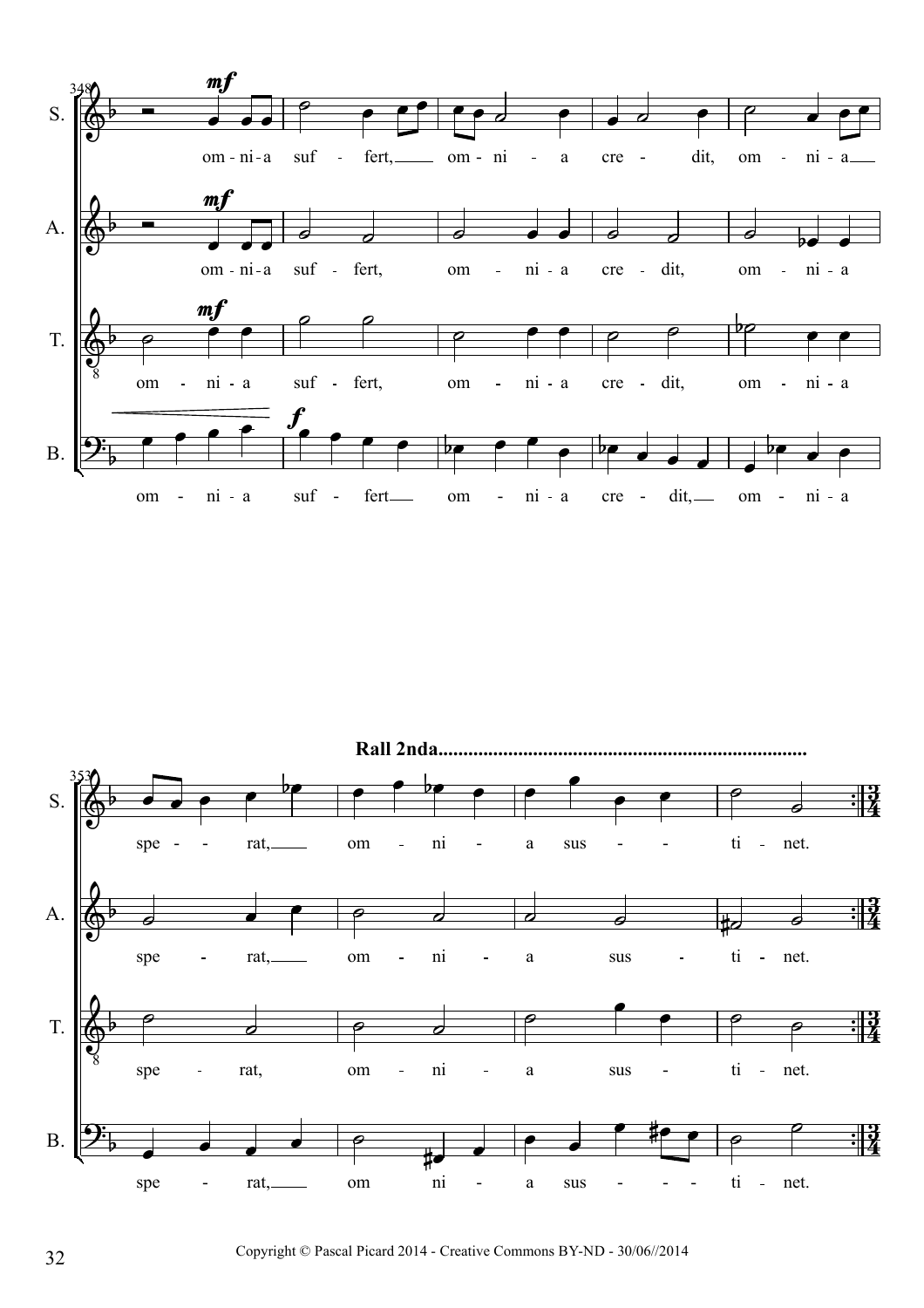



Copyright © Pascal Picard 2014 - Creative Commons BY-ND - 30/06//2014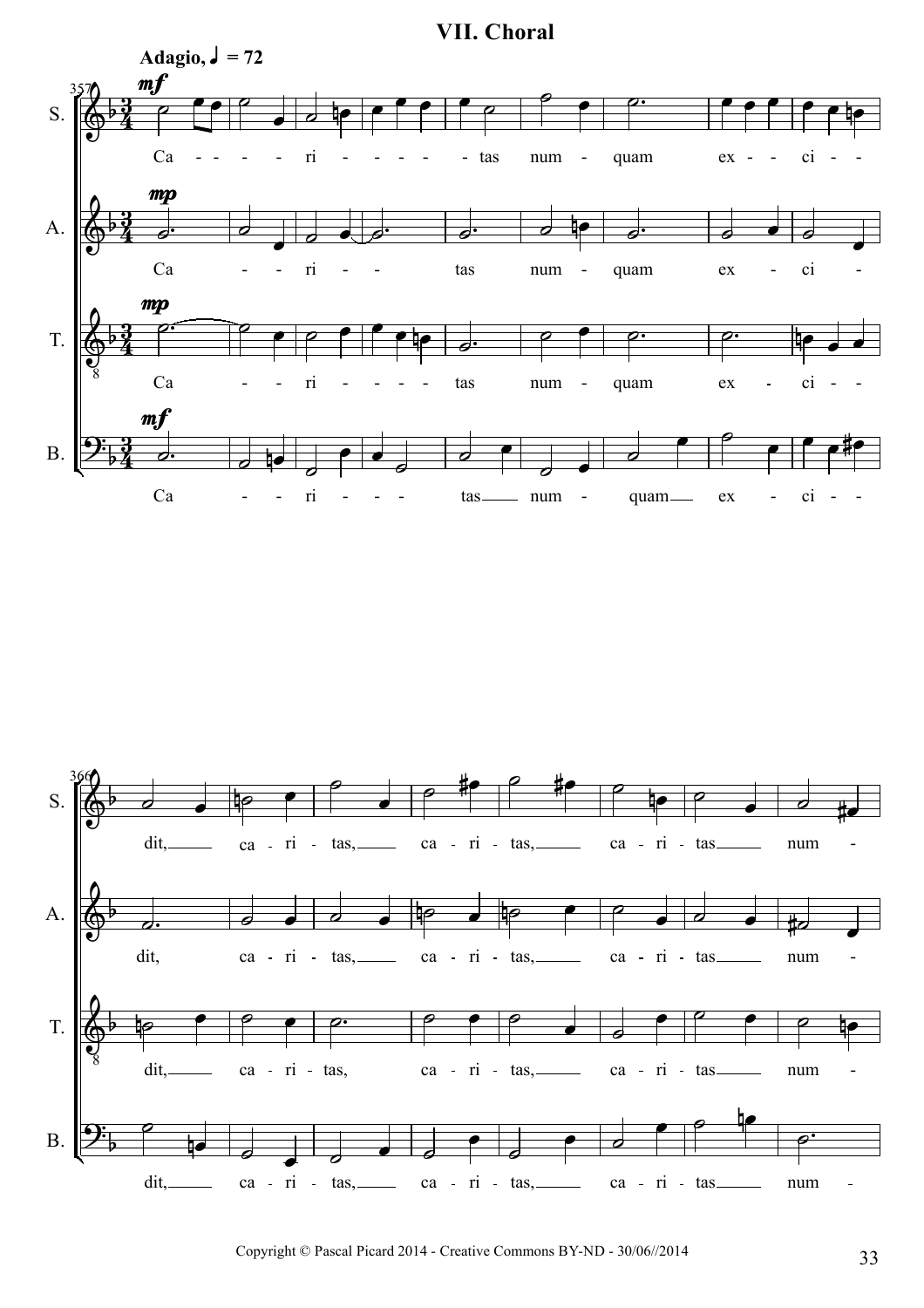